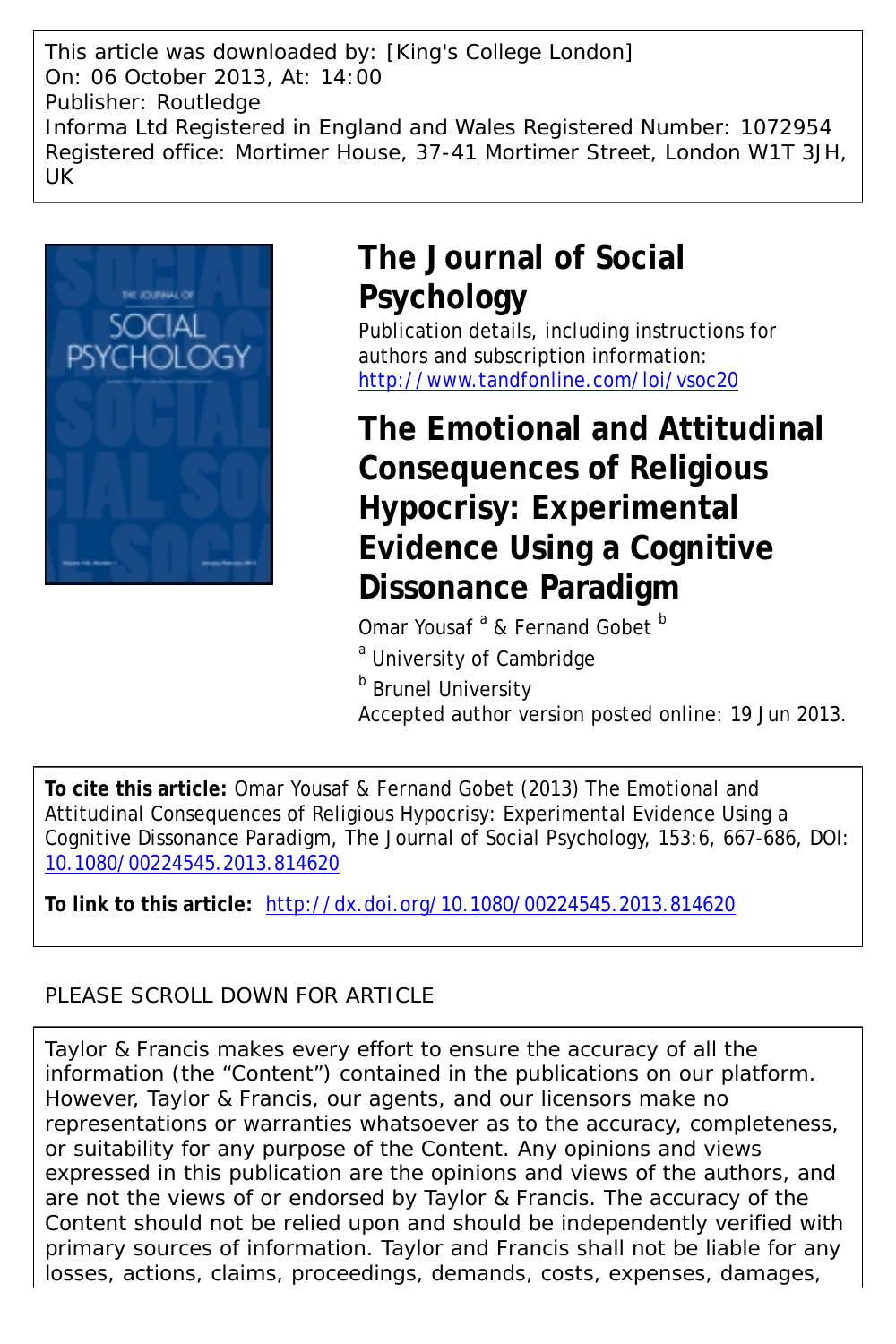and other liabilities whatsoever or howsoever caused arising directly or indirectly in connection with, in relation to or arising out of the use of the Content.

This article may be used for research, teaching, and private study purposes. Any substantial or systematic reproduction, redistribution, reselling, loan, sub-licensing, systematic supply, or distribution in any form to anyone is expressly forbidden. Terms & Conditions of access and use can be found at <http://www.tandfonline.com/page/terms-and-conditions>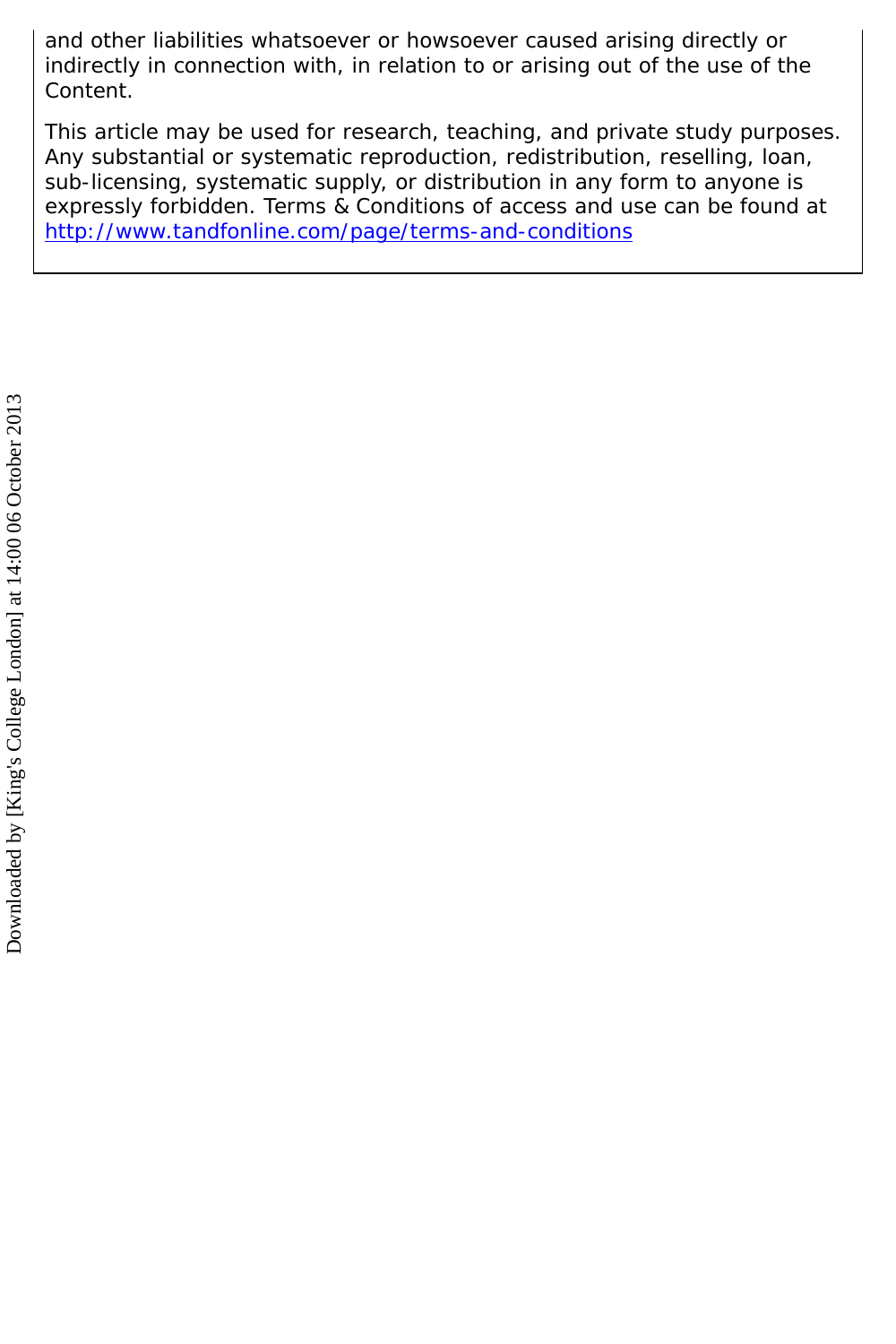Copyright © Taylor & Francis Group, LLC

# The Emotional and Attitudinal Consequences of Religious Hypocrisy: Experimental Evidence Using a Cognitive Dissonance Paradigm

OMAR YOUSAF *University of Cambridge*

FERNAND GOBET *Brunel University*

ABSTRACT. We explored the emotional and attitudinal consequences of personal attitude-behavior discrepancies using a religious version of the hypocrisy paradigm. We induced cognitive dissonance in participants  $(n = 206)$  by making them feel hypocritical for advocating certain religious behaviors that they had not recently engaged in to their own satisfaction. In Experiment 1, this resulted in higher levels of self-reported guilt and shame compared to the control condition. Experiment 2 further showed that a religious self-affirmation task eliminated the guilt and shame. In Experiment 3, participants boosted their religious attitudes as a result of dissonance, and both religious and non-religious self-affirmation tasks eliminated this effect. The findings provide evidence that dissonance induced through religious hypocrisy can result in guilt and shame as well as an attitude bolstering effect, as opposed to the attitude reconciliation effect that is prevalent in previous dissonance research.

Keywords: attitude change, cognitive dissonance, hypocrisy, religion, self-affirmation

IN RECENT YEARS, THE AMOUNT of attention and scrutiny directed at religious individuals and their beliefs, motivations, and behavior has increased dramatically. This tendency has accelerated research on this topic from a number

*Omar Yousaf is now at the Department of Psychology, King's College London. Fernand Gobet is now at the Department of Psychological Sciences, University of Liverpool. This research was funded by The John Templeton Foundation's Grant 10701 to Fraser N. Watts (PI) and John C. Polkinghorne (Co-I). We would like to thank Nicholas Gibson for his guidance on this work, and Simone Schnall for her feedback to an early draft of this article.*

*Address correspondence to Omar Yousaf, King's College London, Department of Psychology, 5th Floor Bermondsey Wing, Guy's Campus, London SE1 9RT, UK; omar.yousaf@kcl.ac.uk (e-mail).*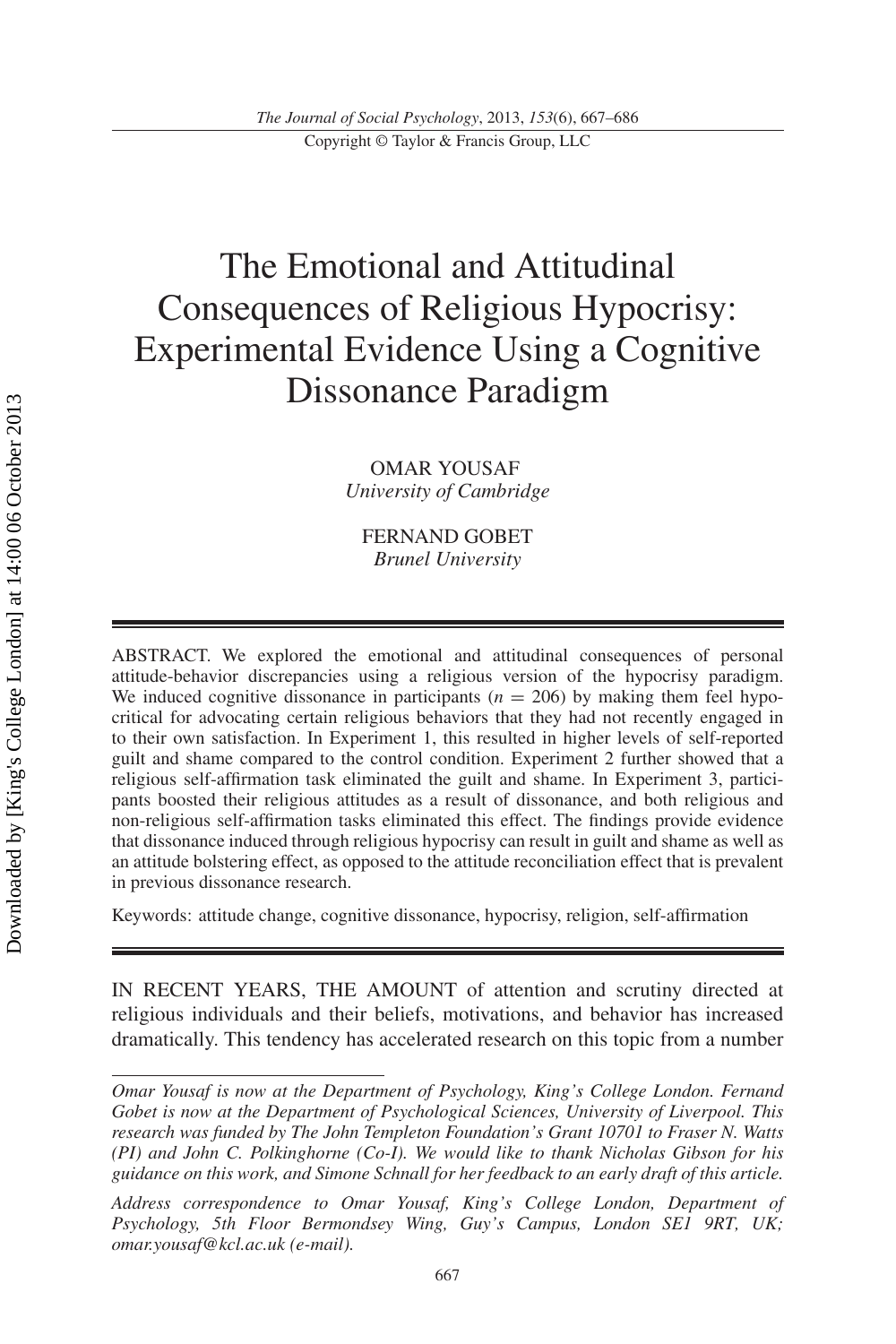of perspectives. These include, but are not limited to, cognitive science, social psychology, and sociology (e.g., Barrett, 2000; Cohen, Hall, Koenig, & Meador, 2005; Saroglou, Pichon, Trompette, Verschueren, & Dernelle, 2005; Shariff, Cohen, & Norenzayan, 2008; Slone, 2006). While a few studies have been carried out on religious cognitive dissonance (Burris, Harmon-Jones, & Tarpley, 1997; Dunford & Kunz, 1973; Mahaffy, 1996), no research to date has investigated religious hypocrisy experimentally. Examining this will not only inform our understanding of how personal inconsistencies affect religious individuals emotionally and attitudinally, but will also potentially identify key motivations in religious individuals.

Cognitive dissonance theory (Festinger, 1957) proposes that when individuals realize a discrepancy between two of their cognitions (e.g., two attitudes that they hold) or between these and their behavior, they experience a sense of *dissonance,* or emotional discomfort. Previous research has shown that this discomfort can be measured physiologically as arousal (Croyle & Cooper, 1983), and that individuals subsequently strive to eliminate the discrepancy and arousal through a reconciliatory attitude change. For example, when individuals are asked to voluntarily advocate a cause that clashes with their own attitudes (known as the *induced compliance* paradigm), they show a shift in their attitudes toward the advocated cause (for a review of key studies, and for a detailed outline of the moderators of this effect, refer to Cooper, 2007). One particularly useful paradigm for investigating inconsistencies between individuals' attitudes and their behavior is the *hypocrisy paradigm* (Aronson, Fried, & Stone, 1991). The paradigm is valuable to the study of cognitive dissonance because it studies naturally-occurring personal discrepancies, as opposed to the artificially-induced ones that are characteristic of much cognitive dissonance research such as the induced compliance paradigm where participants are asked to engage in a task that they are unlikely to do under normal circumstances, for example by writing counter-attitudinal essays (Cooper, 2007).

The hypocrisy paradigm works by inducing cognitive dissonance in participants by first asking them to think of past failures to perform a given behavior (in the original study, the behavior was condom use), and then asking them to advocate why it is important to perform that behavior. In the original study, Aronson, Fried, and Stone (1991) showed that this resulted in higher intentions to perform that behavior in the future. Later studies, which changed the order of the tasks so that participants were asked to advocate the behavior *before* thinking about past failures, showed that inducing cognitive dissonance in this way can also increase actual performance of pro-social behaviors, such as volunteering one's time for a good cause (Fried, 1998; Fried & Aronson, 1995). However, studies using the hypocrisy paradigm have not directly measured emotions, so the nature of the feelings that arise in individuals as a result of this kind of cognitive dissonance-induction remains to be investigated. Moreover, despite its aptness to measure the consequences of religious hypocrisy, this paradigm has not been used in this context.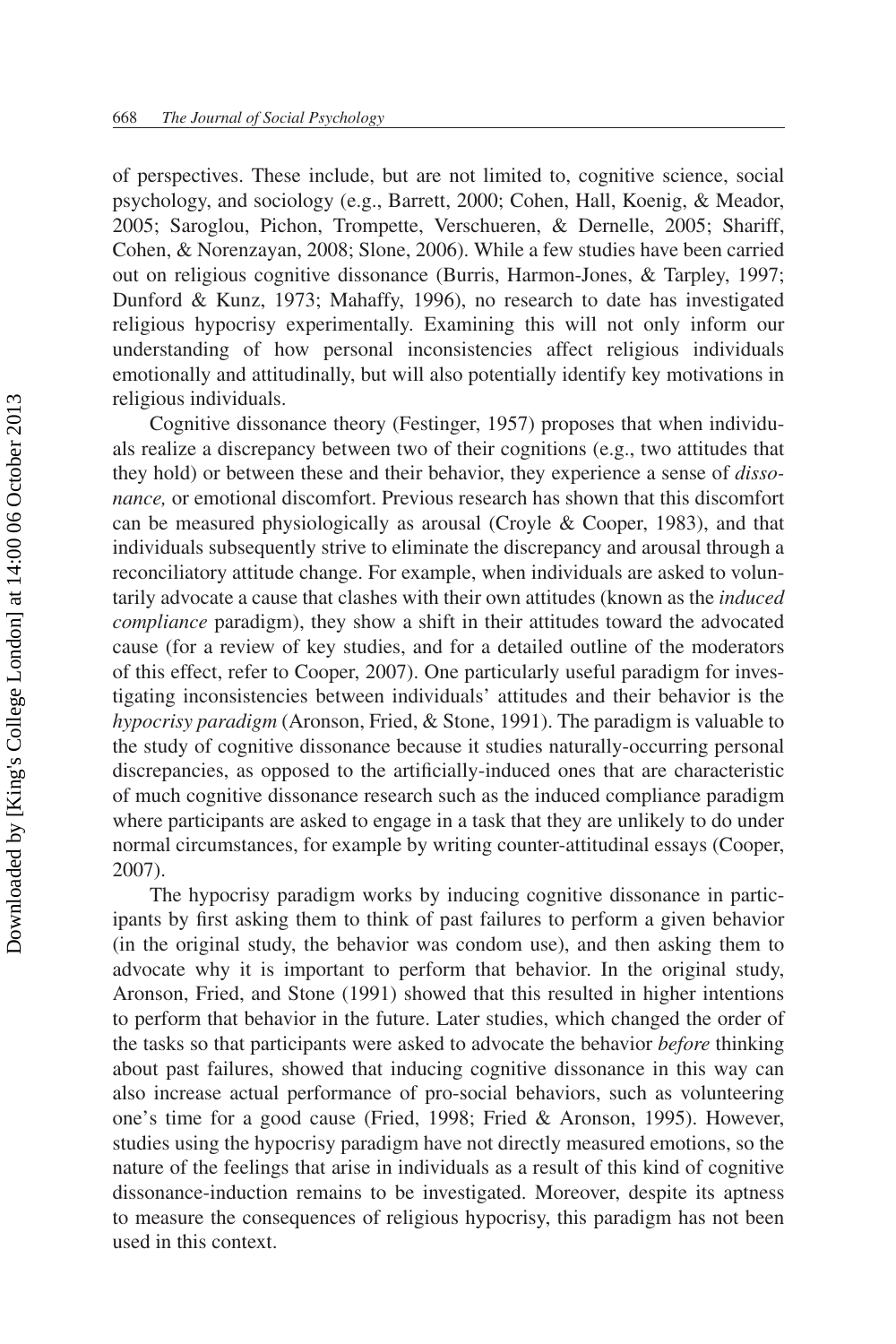Based on previous work that argues that religious people often battle with personal distress as a result of inconsistencies between their religious beliefs and their behavior (e.g., Exline, 2002), there is reason to experimentally investigate the nature and consequences of such inconsistencies. Religious individuals who realize personal inconsistencies with regard to their religion are more likely to feel stronger emotions, such as guilt and shame, than what general cognitive dissonance (e.g., regarding general behavior) elicits. Indeed, previous research has identified shame and guilt as the key emotions that religious individuals feel in a number of contexts, such as coming to terms with their homosexuality (Sherry, Adelman, Whilde, & Quick, 2012), mental health (Luyten, Corveleyn, & Fontaine, 1998), and health-seeking behaviors (Park, Edmondson, Hale-Smith, & Blank, 2009). What all these contexts have in common is that they represent discrepancies between religious beliefs and other aspects of social life. Hence, we predict in the present investigation that religious dissonance, too, is of a more specific affective nature (namely, guilt and shame), compared to the generalised discomfort found in cognitive dissonance research generally (Croyle & Cooper, 1983; Senemeaud & Somat, 2009). If this is true, it will be a notable exception to cognitive dissonance research generally, and research on hypocrisy specifically.

Apart from examining the emotional consequences of religious dissonance, the hypocrisy paradigm also seems suitable to study attitudinal consequences of this kind of cognitive dissonance. Indeed, using this paradigm, McConnell and Brown (2010) found that individuals changed their attitudes about study habits as a result of dissonance. However, the direction in which this change occurred was moderated by the personality trait of self-complexity—the extent to which one's self-concept is comprised of numerous, separate roles/attributes (e.g., parent, athlete, or social activist). Individuals who had high self-complexity became more in favor of good study habits, whereas those who were low on self-complexity became less in favor of same. One of the explanations given for this finding was that the latter group felt more negativity as a result of the dissonance because of their relatively fewer self-facets compared to the other group who had a larger buffer to protect the self-concept as a whole. One of the questions that arise from this finding is whether there are contexts in which dissonance generally leads to a boost, rather than a reduction, in attitude strength as a consequence of dissonance. In fact, before Festinger (1957) published a full account of his theory and supporting evidence, he had already written a book about a case in which cognitive dissonance led to bolstering of attitudes (Festinger, Riecken, & Schachter, 1956). The case was on a UFO cult who believed that the world would end on a given day. When this did not happen, the cult unexpectedly became even stronger in their belief that their predictions were correct; they came up with farfetched ideas about why the end of the world did not happen on that particular day. Similarly, Batson (1975) did a quasi-experiment in which he presented anti-Christian material to Christians (this cognitive dissonance-induction technique is called the *belief-disconfirmation paradigm*). As a result, the participants became even stronger in their religious attitudes. A similar attitude bolstering effect was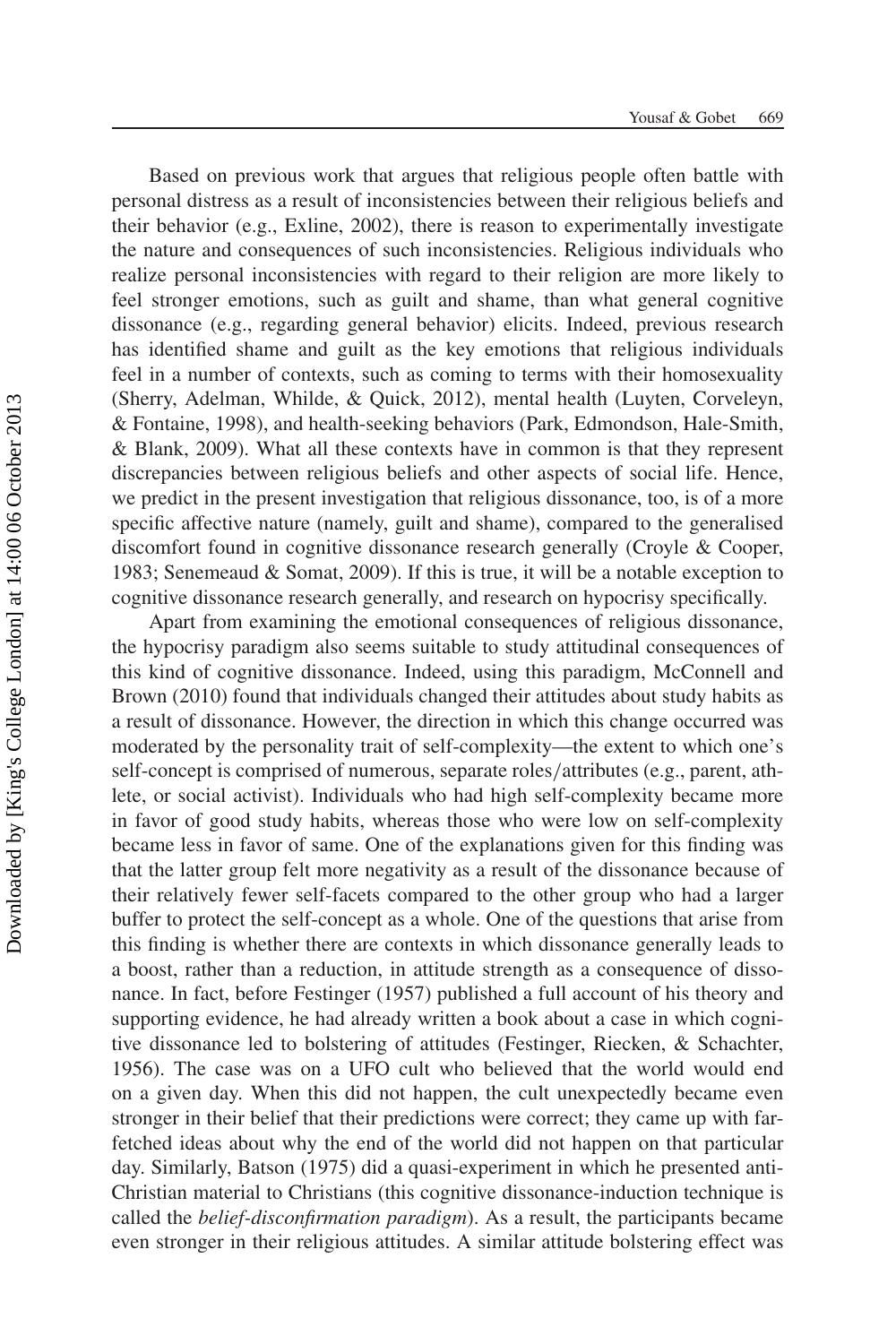demonstrated by Sherman and Gorkin (1980) in a non-religious context where individuals, especially those who scored high on a scale of feminism, bolstered their attitudes toward feminism after failing to solve a sex-role task. However, their study did not use the induced compliance or the hypocrisy paradigms, but instead relied on the assumption that an inability to solve the task caused dissonance. As the authors themselves noted in their paper, the attitude bolstering may simply have been the result of a reminder of the importance of subscribing to feminism, rather than the result of dissonance. Nevertheless, Sherman and Gorkin's (1980) study does indicate that an attitude bolstering, rather than a reconciliatory attitude change, may be the consequence of dissonance regarding attitudes that are central to the self-concept.

Hence, it appears that when it comes to strong beliefs or attitudes, cognitive dissonance does not result in reconciliation, but rather in a bolstering of these. The present work attempts to examine whether dissonance leads to this same bolstering effect, when induced regarding religious attitudes. If religious dissonance leads to attitude bolstering, it will be an interesting deviation from the attitude change effect found in the induced compliance paradigm (where attitudes are reconciled with behavior), and it will call for a revision of our understanding of the consequences of cognitive dissonance in contexts where religious beliefs or attitudes are at play.

Another aspect of cognitive dissonance that is worth investigating in the religious context is self-affirmation (Sherman & Hartson, 2011; Steele & Liu, 1983). In their original article on self-affirmation, Steele and Liu (1983) showed that dissonance and the associated attitude, reconciliation, could be eliminated by giving participants an opportunity to complete a questionnaire on a topic of personal relevance. The authors argued that through affirming an important aspect of the self-concept, participants could alleviate their cognitive dissonance, possibly as a result of the boost to their self-esteem. Interestingly, their findings showed that the self-affirmation did not need to be relevant to the topic regarding which it was induced. This has been supported by previous work showing that a domainnonspecific self-affirmation task is more effective in resolving dissonance because it affirms another aspect of the self-concept and thereby increases self-esteem (Aronson, Blanton, & Cooper, 1995). However, research on self-affirmation following religious cognitive dissonance has not been carried out, so it remains to be seen whether self-affirmation can reduce dissonance in this context.

## *The Present Research*

The first aim of the present investigation was to examine the emotional consequences of religious dissonance (Experiments 1 and 2). Experiment 2 further investigated whether an opportunity to self-affirm important religious attitudes can reduce negative affect. In Experiment 3, we further investigated whether self-affirmation that was domain-specific (i.e., in this case related to religion) was any less successful in reducing any negative affect compared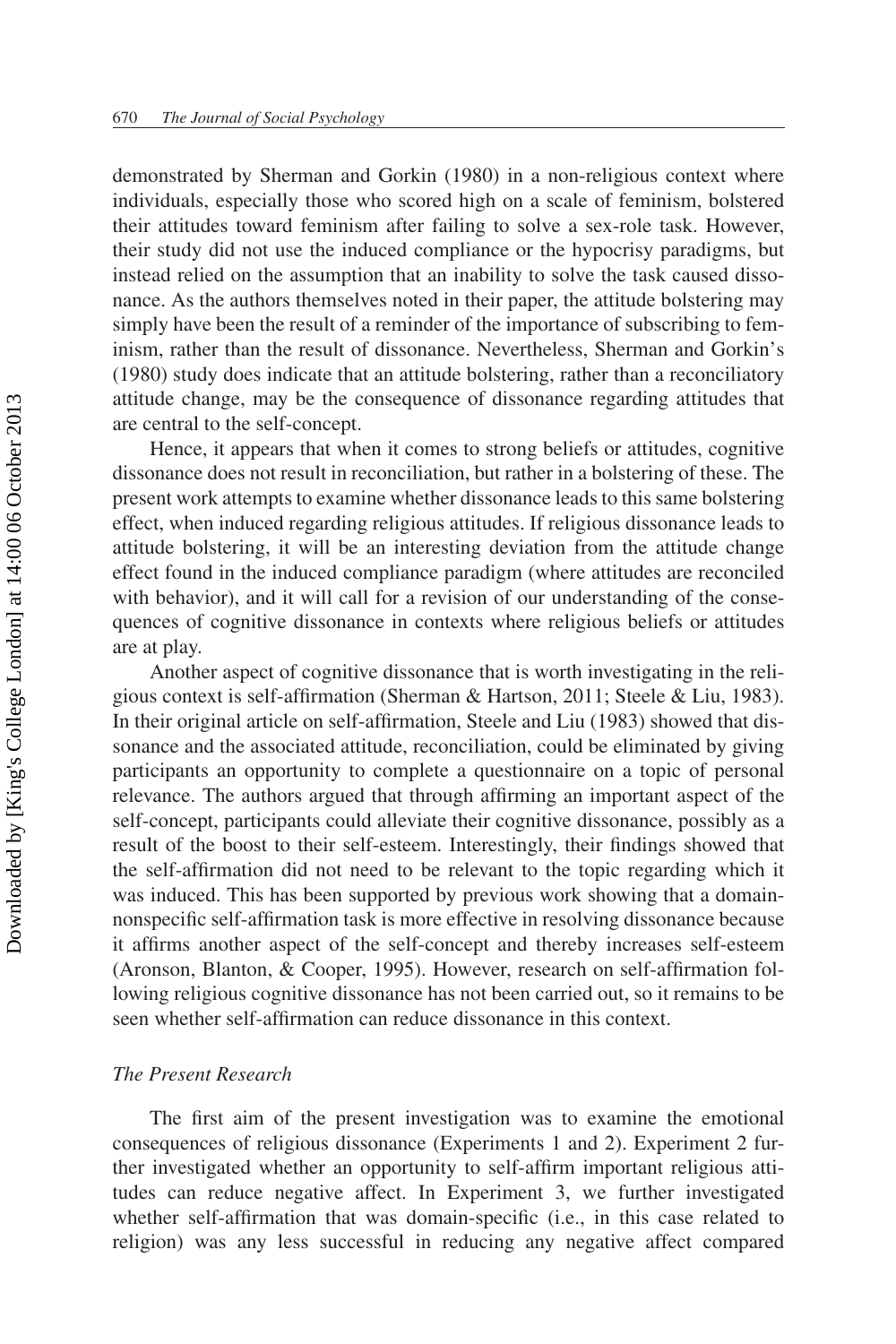to a domain-nonspecific self-affirmation. The second aim of the present work (investigated in Experiment 3) was to explore whether dissonance leads to a boost in religious attitudes as a compensatory response to cognitive dissonance. Such a finding would corroborate Batson's (1975) findings on religious attitude bolstering as a result of cognitive dissonance.

We introduce a religious version of the hypocrisy paradigm (Aronson et al., 1991; Fried & Aronson, 1995), which works by (a) making participants advocate a position that they are expected to support and then (b) making them mindful of their potential past failures to act according to the advocated attitudes. Hence, our manipulation offers a direct method of testing the consequences of cognitive dissonance because it forces participants to confront a potential discrepancy between their attitudes and their behavior. By asking individuals how important they think that a given religious activity is, and then asking them how frequently they have engaged in that activity, cognitive dissonance was expected to result in individuals who felt that they had not engaged in the given religious activities sufficiently. The key methodological innovation, compared to the standard hypocrisy paradigm, was to use multiple (religious) behaviors instead a single behavior, because religious people might differ on how important they consider a given religious behavior (e.g., praying).

The modified dissonance paradigm consisted of asking participants how important six religious activities were in their faith, and then asking them to complete a questionnaire. The questionnaire consisted of three parts that asked participants to write: (a) why performing each of the religious activities was important, (b) how often they had engaged in the religious activities in the last seven days, and (c) how much time they thought that they should have spent on each of the religious activities in the last seven days. This was expected to cause cognitive dissonance, and hence negative affect and attitude change, in participants who stated that the religious activities were important but who felt that they had not engaged frequently in the religious activities recently.

# **Experiment 1**

#### **Method**

#### *Participants*

Forty-two participants (27 Christians and 15 Muslims; 27 females) took part in the study. The mean age was 22.6 years. Participants were selected from a participant panel from the University of Cambridge, which consisted of hundreds of participants who had completed demographic questions, including their religious affiliation. The three criteria for participation in the present experiment were that participants had to be over 18 years old, be fluent in English, and self-identify as either Christians or Muslims.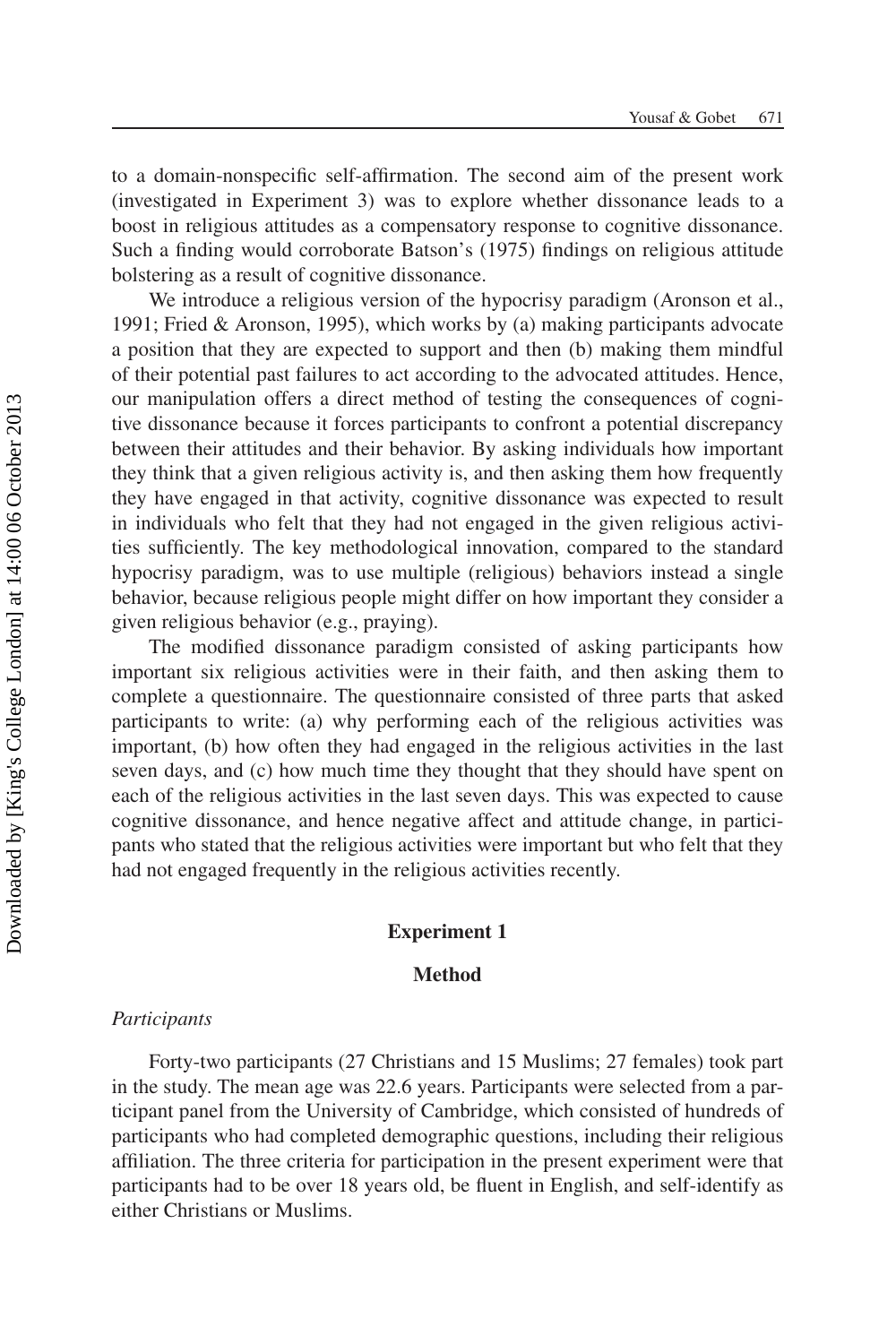#### *Materials*

A consent form was used to introduce the study by stating that it involved a survey on attitudes about religious and non-religious activities. It further informed, as part of the cover story, that the survey was designed to help the research group to develop religious educational resources for people interested in Christianity or Islam, depending on participants' religious affiliation.

A manipulation questionnaire was used to evoke feelings of cognitive dissonance in three steps: The first part of the questionnaire asked participants to write a reason for why they thought each of the six religious activities was an important practice for a religious person (for Christian participants it said "for a Christian," and for Muslim participants it said "for a Muslim"). The six religious activities were praying, scripture reading, going to a place of worship, telling nonbelievers about one's faith, helping the needy, and reading books about one's faith. Participants were told in the instructions that the answers might be used for materials regarding the religious educational project mentioned in the consent form. The second part asked participants how much time they had spent on/how many times they had engaged in each of the six religious activities in the last seven days. The 9-point scale was intentionally stretched in that the scale intervals represented wide groupings so that most participants would score in the lower intervals (i.e., for the praying, Scripture reading, and reading books about your faith activities, the points were: *0, 1–30 minutes, 30–60 minutes, 1–2 hours, 2–4 hours, 4–7 hours, 7–12 hours, 12–20 hours,* and *20*+ *hours*; for the going to a place of worship and telling non-believers about one's faith, the points were: *0, 1, 2, 3–5, 6–8, 9–11, 12–14, 15–17,* and *17*+; and for the helping the needy activity the points were: *0, 1 pence-*£*1,* £*1–5,* £*5–10,* £*10–20,* £*20–30,* £*30–50,* £*50–70,* and £*70*+). The third part asked participants how much time they thought that they should have spent on each of the activities over the last 7 days (on a 9-point scale from −4 to +4 where the negative scores indicated that they thought that they should have spent less time on a given activity and the positive scores indicated that they thought that they should have spent more time; if they were content with their recent behaviors, they were asked to select the mid-point, "0"). Hence, this third part of the questionnaire measured the level of the "behavioral gap," which is the term that we used to describe the difference between participants' recent behavior and their ideal behavior.

A control questionnaire was used in the control condition. It consisted of the same three components as the manipulation questionnaire but the behaviors referred to six non-religious behaviors (i.e., reading magazines, doing sports/exercise, cooking, going to the cinema, shopping, and listening to music). These neutral activities were chosen because participants were not expected to feel cognitive dissonance if they had not engaged much in them despite having advocated them. Participants were first asked to write reasons why each of the activities was a good practice for young people who were stressed about their studies. They were told that their answers may be used in materials for a project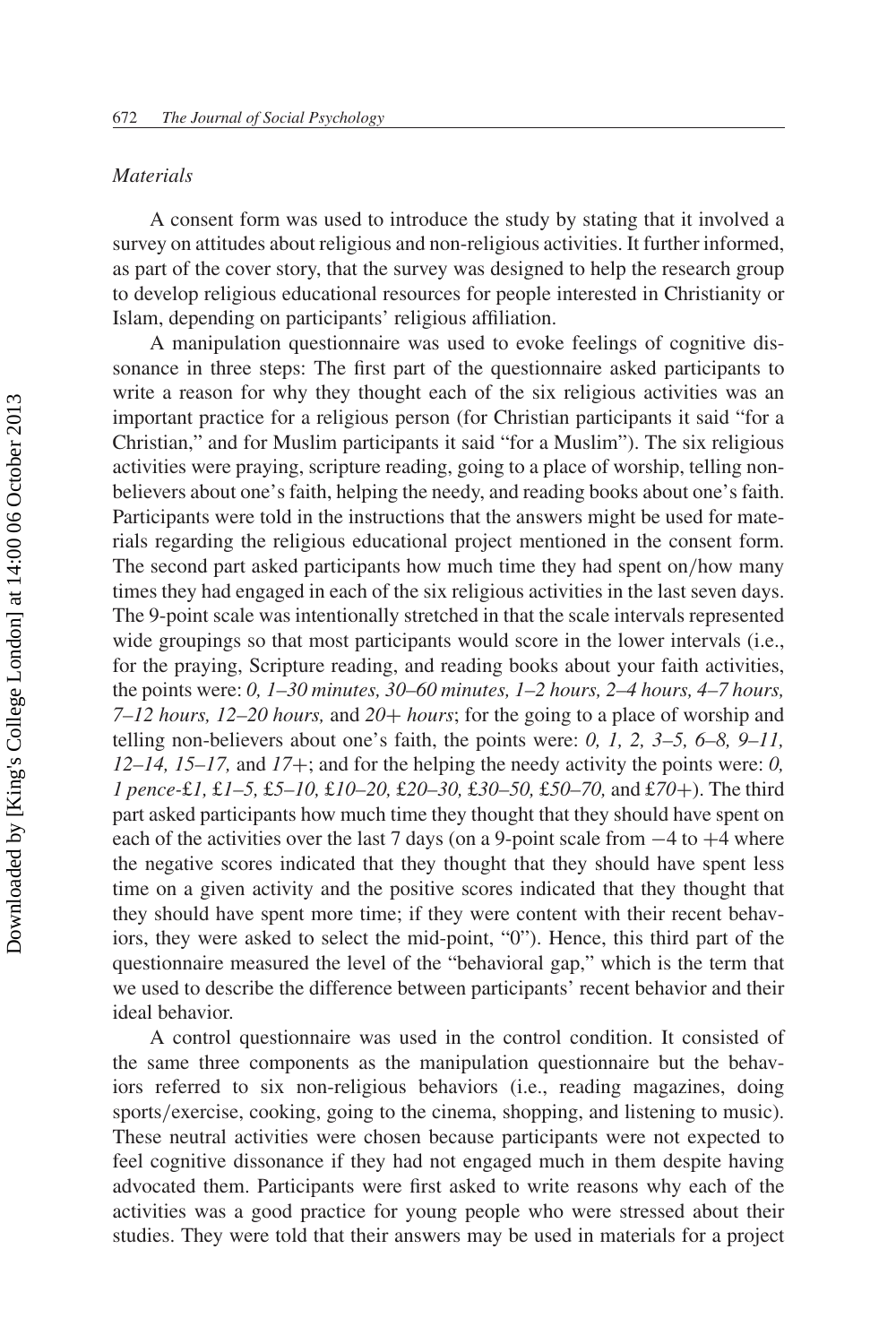that encouraged stressed students to engage in de-stressing activities. They were then asked how much time they had spent on/how many times they had engaged in these activities in the last seven days but unlike the manipulation questionnaire, these scales were not stretched (e.g., for the shopping activity, the points were: *0, 1, 2, 3, 4, 5–6, 7–8, 9–10,* and *10*+). Finally, they were asked how much time they thought that they should have spent on each.

The Positive Affect Negative Affect (PANAS) questionnaire (Watson, Clark, & Tellegen, 1988) was used to measure levels of negative affect following the manipulation. This scale consists of 20 adjectives, 10 measuring positive affect and ten measuring negative affect. For the purpose of the present study, all 10 negative emotions were included but only the five cognitive dissonance-relevant negative emotions of guilt, shame, irritability, distress, and upset were considered relevant to the predictions (the others were: hostility, nervousness, jitter, scaredness, and fear). The latter three were included as a measure of general discomfort, while the former two, namely guilt and shame, were used as a measure of specific religious cognitive dissonance. The instructions were to tick the box that best described the degree of momentary emotion on a 9-point Likert scale, ranging from 0 (*not at all*) to 8 (*very much*).

## *Design and Procedure*

Participants were randomly assigned to either the dissonance condition  $(n =$ 21) or the control condition  $(n = 21)$ . The procedure for both conditions was identical except for the second questionnaire, which was either the dissonance or the control one. When they arrived to the lab, participants in both conditions were given the consent form in which they were informed that the study was part of a religious education project. This deception was used to increase participants' commitment to the study by telling them beforehand that the religious activities that they would be advocating in the manipulation questionnaire were for a good cause.

Next, depending on which group they had been randomly allocated to, participants were asked to fill out either the manipulation questionnaire or the control questionnaire. Both consisted of three equivalent parts, as described above. After this, the PANAS scale was handed out, and participants were asked to indicate to what extent they felt each of the emotions in the present moment.

#### **Results**

#### *Manipulation Check*

The average behavioral gap for the six religious activities in the dissonance condition was 1.43 points  $(SD = 0.81)$ , showing that on average, participants were not content with their recent behavior (remember that an average of 0 would have indicated that participants were content with their recent behavior).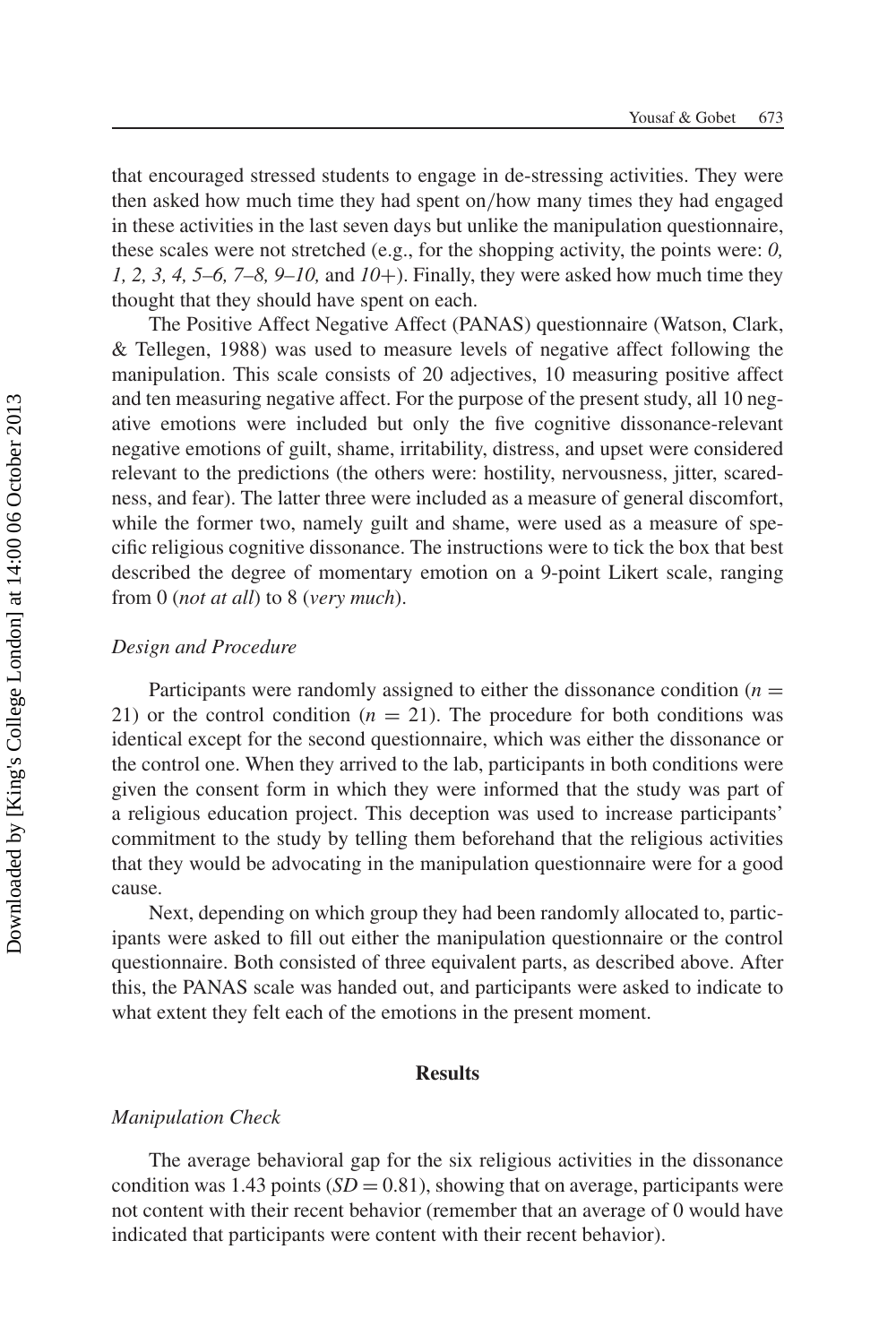The PANAS guilt and shame questions were combined into a guilt-shame variable, with a reasonably high Cronbach's alpha of .77. Similarly, the distress, irritability, and upset questions were grouped together in a general discomfort variable, with a Cronbach's alpha of .76. Figure 1 illustrates these two compound variables in the two conditions. A mixed ANOVA with dissonance as betweensubject variable and affect as within-subject variable indicated no main effect of dissonance,  $F(1, 40) = 0.56$ ,  $p = .46$ ,  $\eta_p^2 = .014$ , or affect  $F(1, 40) = 1.03$ ,  $p = .32$ ,  $\eta_p^2 = .025$ , but a Dissonance  $\times$  Affect interaction,  $F(1, 40) = 10.52$ ,  $p = .002$ ,  $\eta_p^2 = .208$ . The experimental group ( $M = 3.62$ ,  $SD = 3.88$ ) reported a higher level of guilt-shame than the control group  $(M = 1.52, SD = 2.14)$ ,  $t(40)$  $= 2.17, p = .036, r<sup>2</sup> = .10$ . By contrast, no difference in general discomfort was found between the dissonance group ( $M = 1.62$ ,  $SD = 2.46$ ) and the control group ( $M = 2.57$ ,  $SD = 2.68$ ),  $t(40) = -1.16$ ,  $p = .25$ ,  $r^2 = .03$ , nor did the two groups differ on any of the other five negative emotions of hostility, nervousness, jitter, scaredness, and fear.



**FIGURE 1. Guilt-shame and general discomfort as a function of dissonance (error bars represent +***/***– 1 standard error).**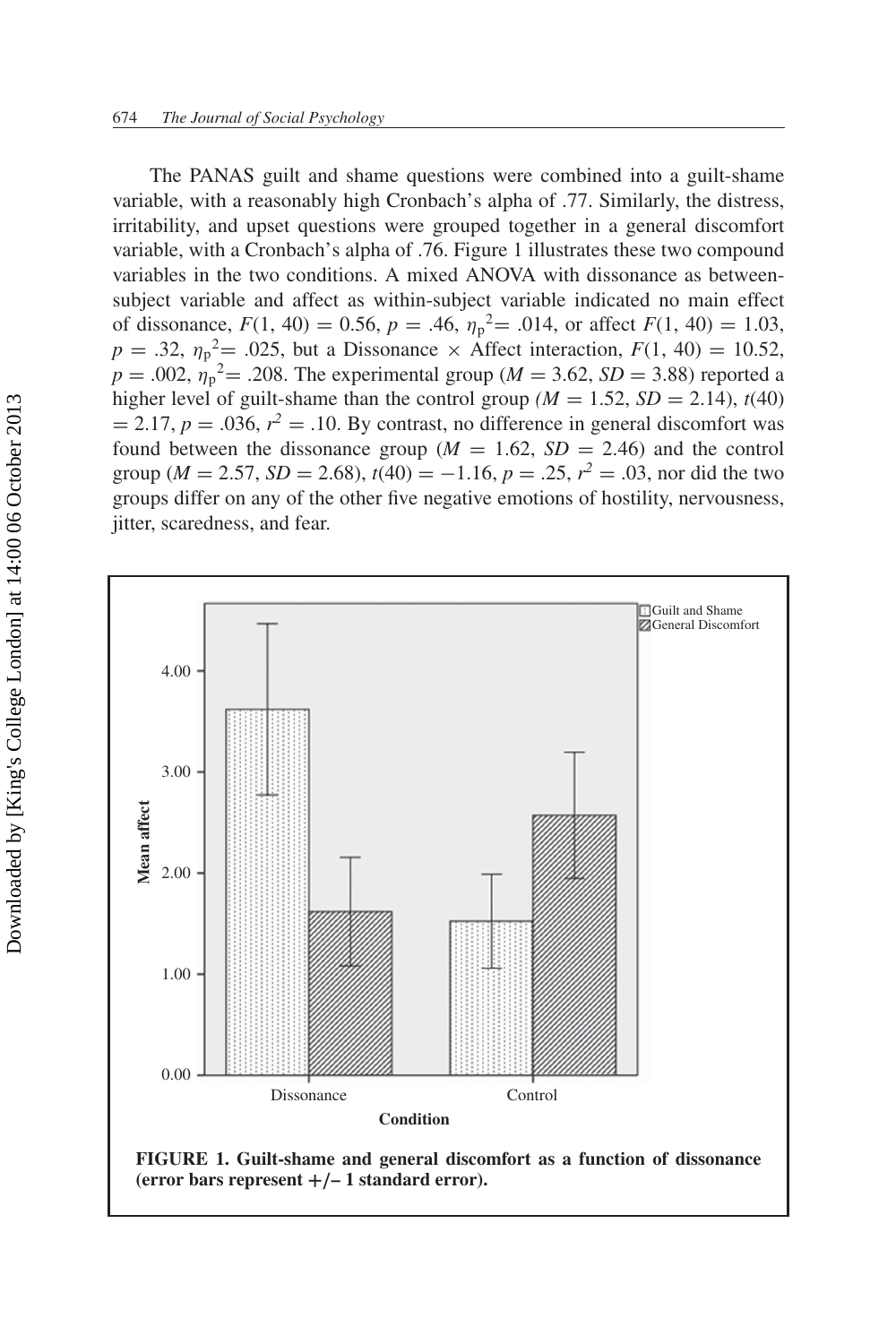# **Discussion**

Experiment 1 indicated that the modified religious hypocrisy paradigm triggers the emotions of guilt and shame, but no evidence was found for the general discomfort (e.g., irritability, upset, and distress) that previous research on cognitive dissonance through *induced compliance* has shown (e.g., Croyle & Cooper, 1983; Elkin & Leippe, 1986). We suspected that the slightly higher general discomfort in the control group was due to some of the control activities, especially exercising, where participants might have felt uncomfortable for not having done enough. For this reason, the control activities were kept more neutral in Experiment 2.

#### **Experiment 2**

The aims of Experiment 2 were to replicate the findings of guilt and shame found in Experiment 1, and to test whether religious hypocrisy-induced cognitive dissonance could be resolved through religious self-affirmation. It was hypothesised that an opportunity to reduce cognitive dissonance via a religious self-affirmation opportunity would decrease the negative affect that results from the dissonance, as proposed by self-affirmation theory (Steele & Liu, 1983).

#### **Method**

#### *Participants*

Eighty-five participants (72 Christians and 13 Muslims; 59 females) from the student population of the University of Cambridge took part. The mean age was 24.2 years. They were selected from a pool of participants who had been recruited from the university student population, as well as from the local community of Cambridge.

# *Materials*

The questionnaire used in the dissonance condition was the same as the one used in Experiment 1. The first part of the control condition questionnaire was identical to the first part of the manipulation questionnaire used in Experiment 1, and it asked participants why they thought that the six religious activities were important to Christians/Muslims (depending on the participant's own affiliation). Having the first part of the control questionnaire identical to the first part of the manipulation questionnaire was an improvement from Experiment 1 because this made the two conditions differ only on the hypocrisy induction, and not on writing about the importance of the six religious activities. The second part asked participants how often they had engaged in six everyday activities: Grocery shopping,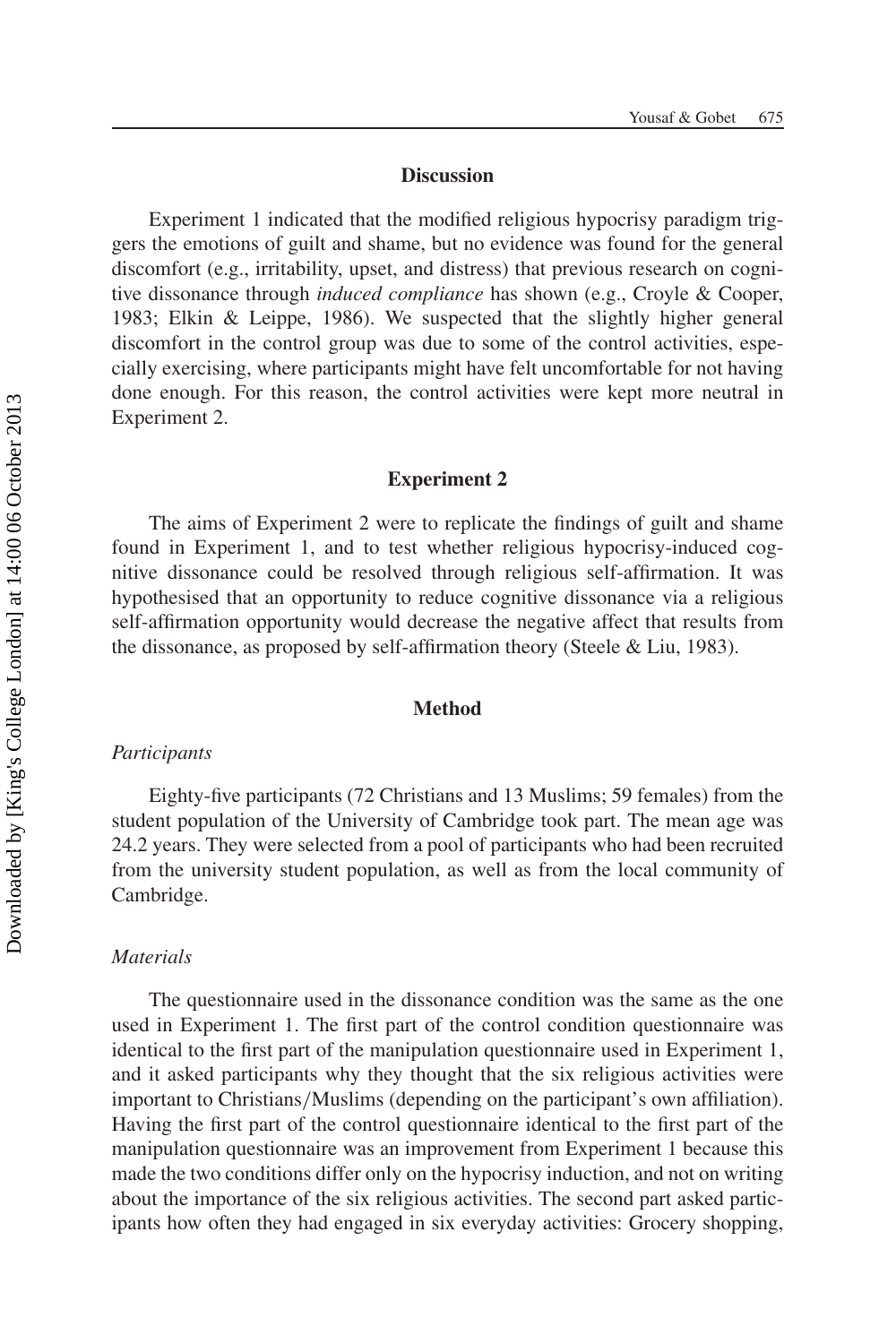using public transport, biking, socialising with new people, having a meal in a public place, and going to the cinema. These activities were chosen because they were considered more neutral than the activities in Experiment 1, and therefore less likely to cause emotional discomfort in participants who felt that they had under- or over-performed them. The third part asked participants how much time they thought that they should have spent on each of the six everyday activities.

A religious self-affirmation task was used in the self-affirmation conditions to reduce the cognitive dissonance by asking participants to write briefly (six lines on an A4 sheet were provided) about their most important religious values with the following instructions: "In order for us to understand your religious attitudes better, we would like you to write briefly what the most important religious values to you are at a personal level." We expected that this would reduce the cognitive dissonance because the opportunity to write about important religious values was likely to cancel out any guilt and shame induced by the hypocrisy by making the religious values, rather than religious behaviors, salient.

For the emotions measure, only five of the negative cognitive dissonancerelevant emotions of guilt, shame, irritability, distress, and upset were included.

#### *Design and Procedure*

The design was a  $2 \times 2$  factorial with dissonance and self-affirmation as the two independent variables. Participants were randomly assigned to one of the four conditions: dissonance  $(n = 22)$ , dissonance with self-affirmation  $(n = 22)$ , control  $(n = 21)$ , and control with self-affirmation  $(n = 20)$ . The procedure was the same as in Experiment 1 except for the inclusion of the self-affirmation questionnaire, which was administered after the hypocrisy (or control) questionnaire, but before measuring the dependent variable of emotion.

# **Results**

#### *Manipulation Check*

The average behavioral gap for the six religious activities in the dissonance conditions was 1.52 points  $(SD = 0.83)$ , showing that on average, participants thought that they had underperformed the religious activities. This behavioral gap was similar to that found in Experiment 1 (i.e., 1.43).

Figure 2 shows the results. We carried out a mixed ANOVA with dissonance and self-affirmation as between-subject variables and affect as within-subject variable. There were no main effects of self-affirmation,  $F(1, 81) = 0.98$ ,  $p = .32$ ,  $\eta_p^2$  = .012 or affect,  $F(1, 81) = 3.31$ ,  $p = .073$ ,  $\eta_p^2 = .039$ , but a main effect of dissonance was found,  $F(1, 81) = 7.57$ ,  $p = .007$ ,  $\eta_p^2 = .085$ .

However, this effect was qualified by an interaction between dissonance and self-affirmation,  $F(1, 81) = 5.06$ ,  $p = .027$ ,  $\eta_p^2 = .059$ . (The other interactions were non-significant, all  $Fs < 1$ .) This interaction was further examined by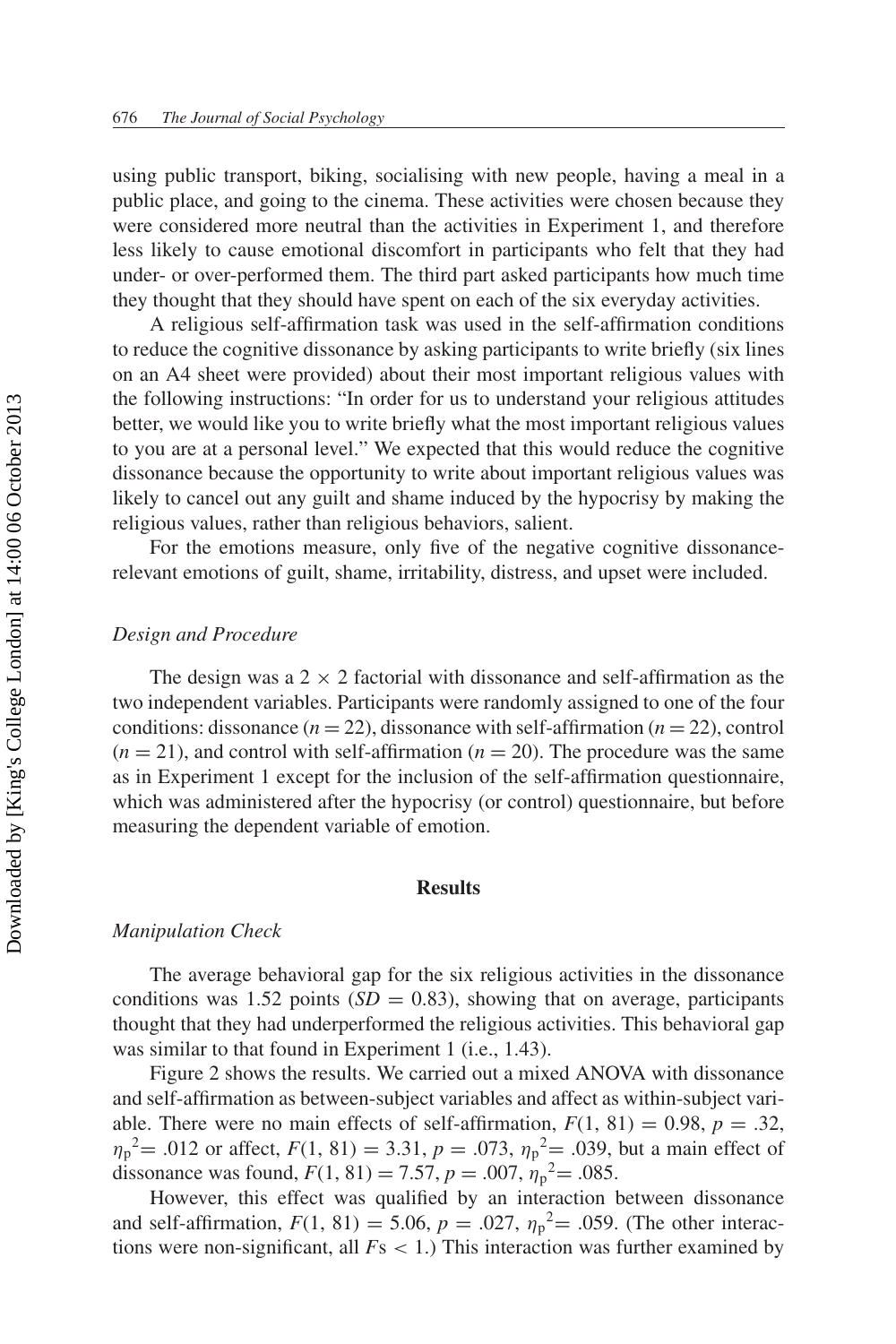

carrying out two separate ANOVAs for the two levels of the self-affirmation variable. In the absence of self-affirmation, there was a main effect of dissonance, *F*(1,  $(41) = 10.86, p = .002, \eta_p^2 = .209$ , but no main effect of affect,  $F(1, 41) = 2.58$ ,  $p = .12$ ,  $\eta_p^2 = .059$ , and no Dissonance  $\times$  Affect interaction,  $F < 1$ . The dissonance condition had a higher score than the control condition for guilt/shame (*M*  $= 2.64$ ,  $SD = 2.73$  vs.  $M = 0.52$ ,  $SD = 0.98$ ;  $F(1,41) = 11.15$ ,  $p = .002$ ,  $\eta_p^2 =$ .214), but only marginally so for general discomfort ( $M = 3.45$ ,  $SD = 4.26$  vs. *M*  $= 1.57$ ,  $SD = 1.77$ ;  $F(1, 41) = 3.51$ ,  $p = .068$ ,  $\eta_p^2 = .079$ ). A different pattern was observed in the presence of self-affirmation, where there was no main effect of dissonance  $(F < 1)$  or affect  $(F < 1)$ , and no interaction  $(F = 1)$ .

#### **Discussion**

The effect of hypocrisy-induced guilt and shame found in Experiment 1 was replicated in the current study: Participants who were in the dissonance conditions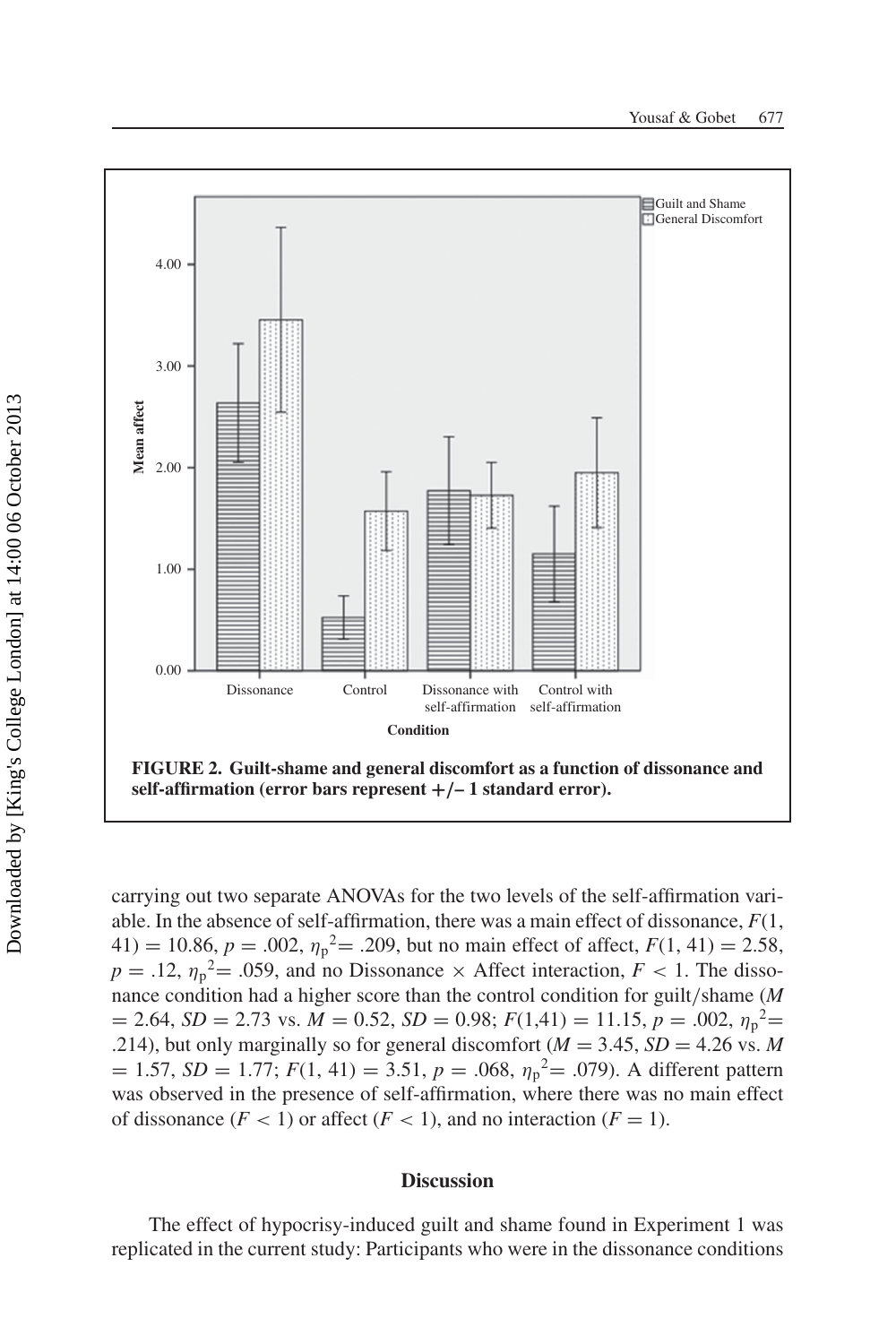felt more guilt and shame than participants in the control conditions. Moreover, the religious self-affirmation task eliminated the feelings of guilt and shame. Experiment 2 has also shown that merely asking people how important religious activities are is not sufficient to induce cognitive dissonance, as seen in the control conditions. In order to induce cognitive dissonance, the second part of the manipulation questionnaire where participants were asked how often they had engaged in, and should have engaged in, the religious activities was necessary to evoke the feeling of hypocrisy and dissonance.

#### **Experiment 3**

The aim of Experiment 3 was to investigate whether, in addition to guilt and shame, religious attitudes are also affected by dissonance. It was predicted that, similarly to previous research on religious cognitive dissonance that has used the belief disconfirmation paradigm (Batson, 1975), the hypocrisy paradigm would trigger a boost in religious attitudes as a response to cognitive dissonance. In addition, Experiment 3 examined the effects of two different types of self-affirmation tasks: one domain-specific (religious) and another neutral to test whether one works more effectively than the other. Thus, the experiment consisted of four groups: dissonance, control, dissonance with religious self-affirmation, and dissonance with non-religious self-affirmation.

#### **Method**

#### *Participants*

Seventy-nine participants (66 Christians and 13 Muslims; 51 females) from the student population of the University of Cambridge took part. The mean age was 26.6 years. Participants were selected from the same pool of participants as in Experiments 1 and 2.

#### *Materials*

The hypocrisy and control questionnaires, as well as the emotion questionnaire were identical to the ones used in Experiment 2. A 13-point religious attitudes scale, ranging from 0 (*not at all important*) to 12 (*extremely important*) was used to measure participants' attitudes toward the six religious behaviors that were used to induce the cognitive dissonance: praying, scripture reading, going to a place of worship, telling non-believers about one's faith, helping the needy, and reading books about one's faith. Participants were asked to indicate for each of the six behaviors how important they were to them in their faith.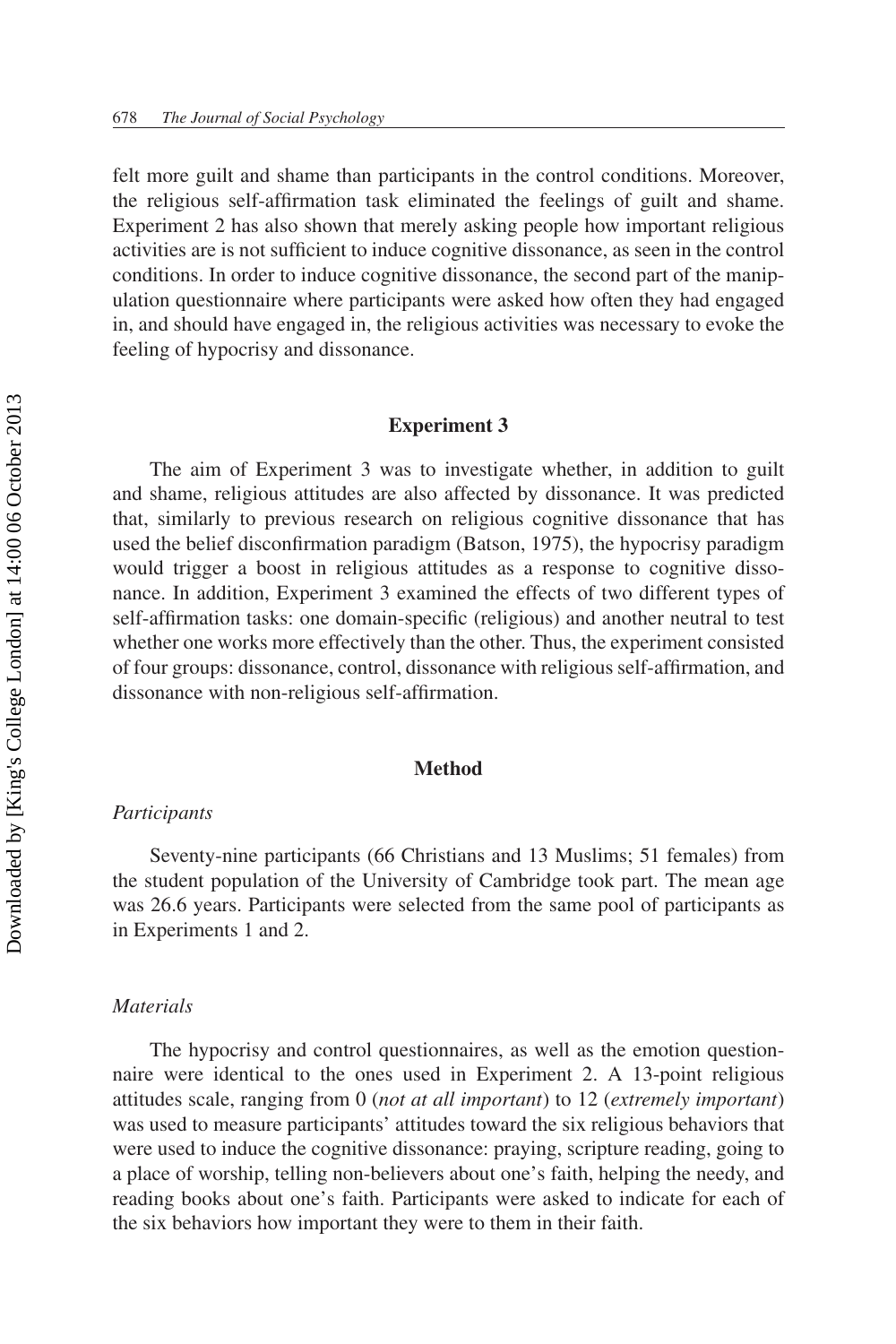Instead of the open-ended self-affirmation task that was used in Experiment 2, two separate self-affirmation questionnaires, each consisting of six statements on a 7-point Likert scale, ranging from 0 (*not at all important to me*) to 6 (*extremely important to me*) were used. The first of these was the non-religious self-affirmation questionnaire which asked participants how important they considered six virtues (i.e., "treating everybody equally," "not keeping account of people's wrongdoings," "practicing compassion," "loving one's neighbour," "being humble," and "showing patience for fellow humans"). These virtues were selected because they were pro-social but not necessarily religious. Hence, the use of these pro-social items was seen as a good way to help participants to restore their self-esteem (and thereby reduce dissonance) in a non-religious domain. Participants were asked to rate how important each virtue was to them*.* The other self-affirmation questionnaire was religious (i.e., "God can intervene in the world as much as He wants to," "everything is known to God," "God's justice is unwavering," "the nature of God is all-loving," "God is present everywhere," and "everything was created by God"). Participants were asked to rate how important each statement was to them. These items were selected because they provide a direct religious route to dissonance resolution through a reminder of God's positive attributes. These religious items were inspired from a previous study on religious dissonance where similar religious self-affirmation items were used (Burris et al., 1997).

## *Design and Procedure*

The procedure was identical to Experiment 1 except for the inclusion of the attitude measure which was inserted before the emotions measure. Similarly to Experiment 2, the self-affirmation questionnaires were handed out after the hypocrisy questionnaire, and before measuring the attitudes and emotions. Participants were randomly assigned to one of the four conditions: dissonance  $(n = 20)$ , control  $(n = 20)$ , dissonance with religious self-affirmation  $(n = 20)$ , and dissonance with non-religious self-affirmation  $(n = 19)$ .

#### **Results**

We first discuss the attitude results, and then the affect results. In both cases, we first compare the results of the control group with those of the dissonance group (this provides a replication of Experiment 1, but with the additional attitude variable). We then compare the dissonance group with the dissonance with religious self-affirmation (RSA) and the dissonance with non-religious self-affirmation (NSA) groups, allowing us to test whether a religious selfaffirmation task is any less effective in reducing religious dissonance, compared to a non-religious self-affirmation task.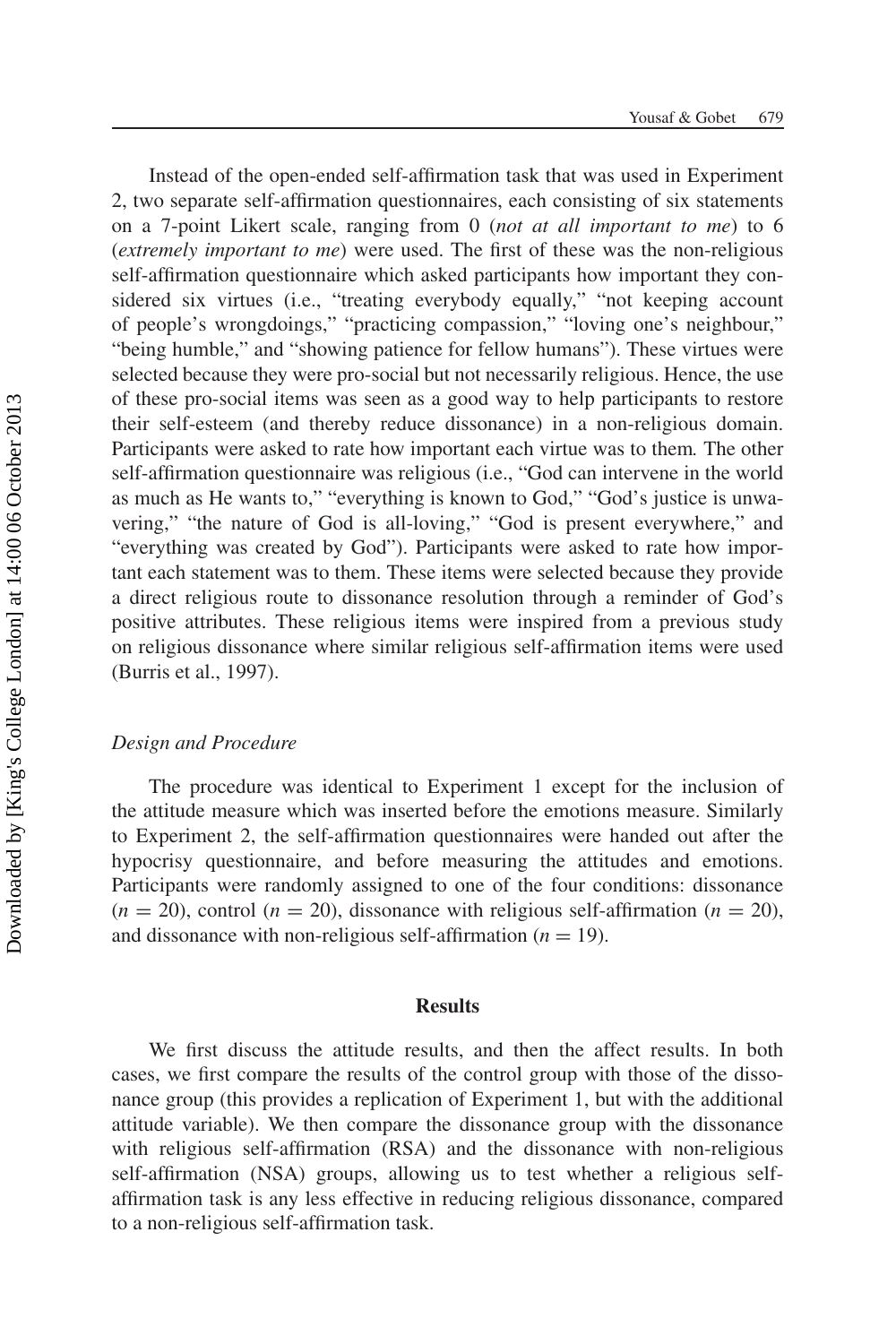# *Manipulation Check*

The average behavioral gap for the six religious activities in the dissonance conditions was 1.33 points  $(SD = 0.83)$ , showing that on average, participants thought that they had underperformed the religious activities. This behavioral gap was similar to those found in Experiments 1 (i.e., 1.43) and 2 (i.e., 1.52).

# *Attitude Change*

A *t*-test showed that total religious attitudes (attitudes toward the six religious activities combined) were higher in the dissonance condition ( $M = 50.85$ ,  $SD =$ 13.80) compared to the control condition ( $M = 40.15$ ,  $SD = 15.95$ ),  $t(38) = 2.27$ ,  $p = .015$ , one-tailed,  $r^2 = .12$ , supporting the prediction that hypocrisy boosts religious attitudes.

A one-way ANOVA between dissonance, dissonance-RSA, and dissonance-NSA was significant,  $F(2, 56) = 3.27$ ,  $p = .045$ ,  $\eta_p^2 = .104$ . A post-hoc Dunnett test indicated that the dissonance group obtained reliably higher scores ( $M =$ 50.85, *SD* = 13.8) than the dissonance-RSA group ( $M = 40.0$ , *SD* = 16.1,  $p =$ .023) and the dissonance-NSA group ( $M = 40.1$ ,  $SD = 14.5$ ,  $p = .038$ ).

#### *Affect*

Figure 3 shows the results of the comparison between the dissonance group and the control group. Although the Figure suggests an effect of dissonance and a Dissonance  $\times$  Affect interaction, a mixed ANOVA with dissonance as betweensubject variable and affect as within-subject variable did not find any main effect of dissonance,  $F(1, 38) = 2.12$ ,  $p = .15$ ,  $\eta_p^2 = .053$ , or affect ( $F < 1$ ), or any interaction,  $F(1, 38) = 1.09$ ,  $p = .30$ ,  $\eta_p^2 = .028$ .

When applied to the three dissonance conditions, a mixed ANOVA found a main effect of affect,  $F(1, 56) = 7.52$ ,  $p = .008$ ,  $\eta_p^2 = .113$ , with the scores for guilt-shame ( $M = 1.44$ ,  $SD = 2.30$ ) being lower than those for general discomfort ( $M = 2.73$ ,  $SD = 3.70$ ), but no main effect of dissonance,  $F < 1$ , and no interaction,  $F(1, 56) = 2.30, p = .11, \eta_p^2 = .076$ .

# **Discussion**

As hypothesized, dissonance resulted in a boosting of the religious attitudes related to the six behaviors that were used to induce the cognitive dissonance. The reason for this increase in religious attitudes might be that, instead of attempting to reconcile their recent religious behavior with their current attitudes, individuals were motivated to improve their religious efforts as a result of the guilt and shame that they experienced. Moreover, the attitude boosting effect was cancelled out by both the religious and the non-religious self-affirmation questionnaires, indicating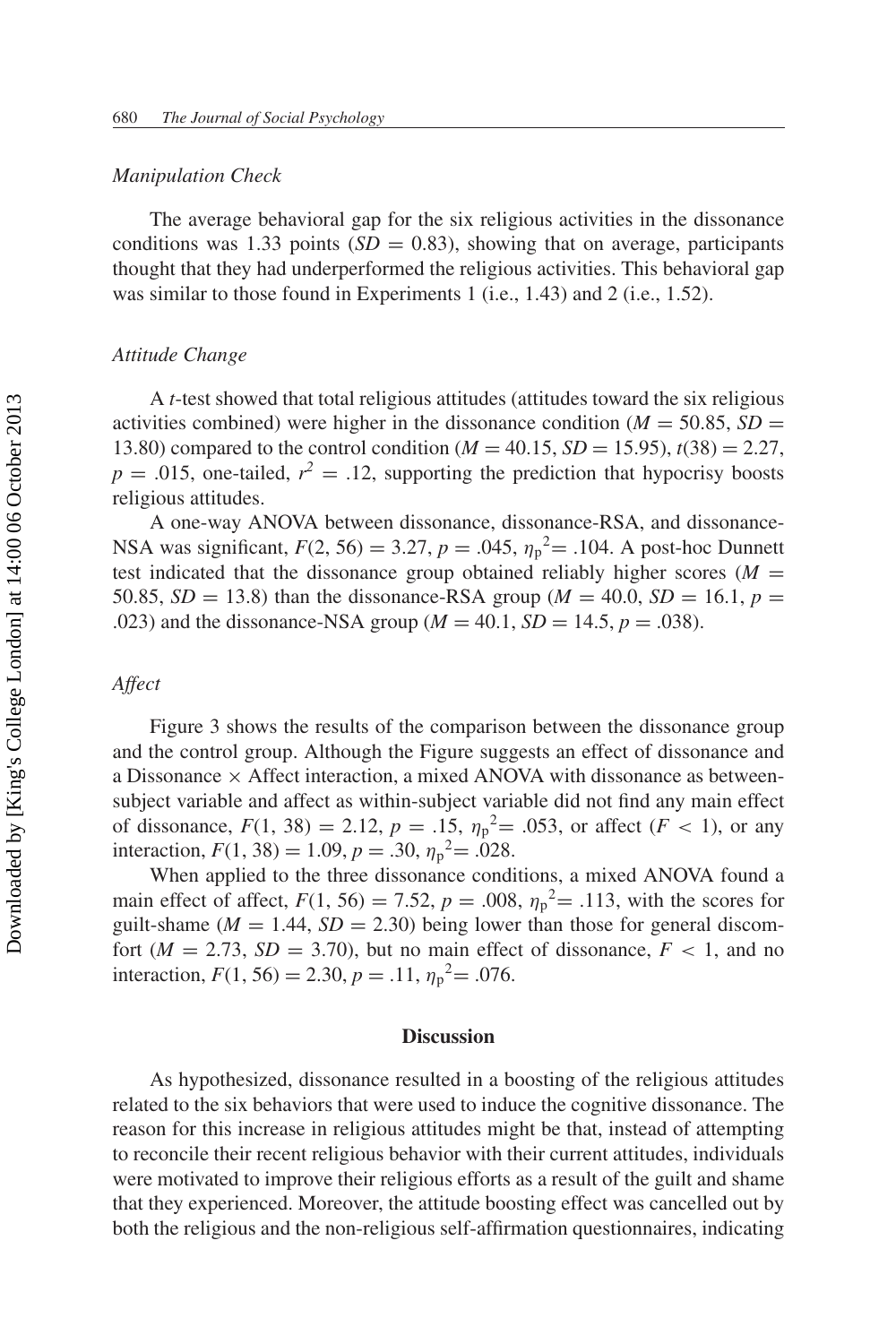

that the domain of the self-affirmation need not be different to the religious domain in which the dissonance is induced.

The lack of guilt and shame as the result of dissonance in Experiment 3, as opposed to Experiments 1 and 2, may be due to the fact that attitudes were measured before the emotions, and hence could have eliminated any dissonance. Therefore, by the time the participants completed the emotions questionnaire, they had already resolved their dissonance, and so did not feel any guilt or shame.

# **General Discussion**

# *Guilt and Shame as a Consequence of Religious Dissonance*

The present work has shown that religious dissonance induced through hypocrisy is characterised by feelings of guilt and shame. This is in contrast to the feelings of general discomfort that have previously been found in previous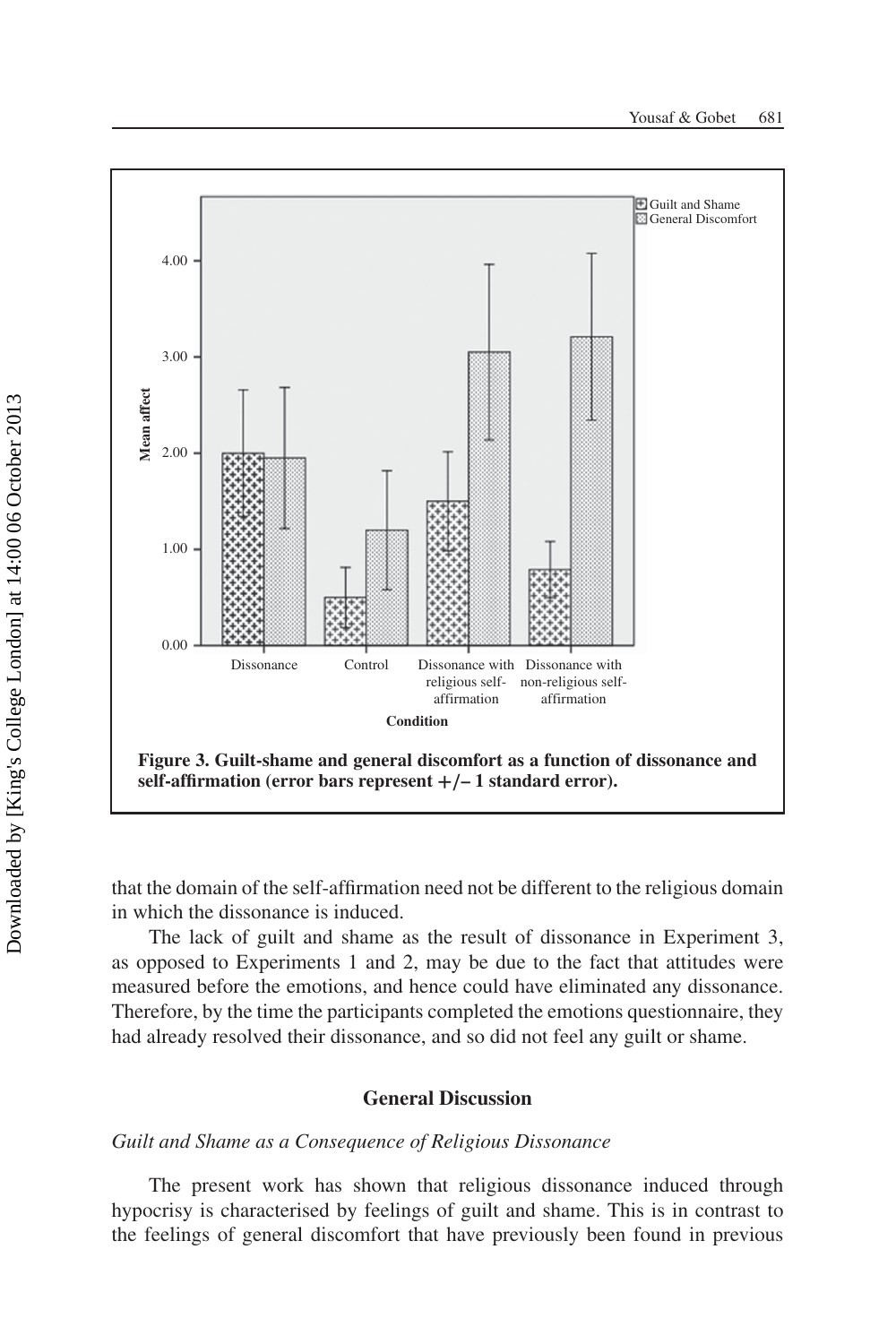experiments on cognitive dissonance (e.g., Elliot & Devine, 1994). This suggests that religious cognitive dissonance induced through hypocrisy may be different in nature. Alternatively, the reason for this could be that the hypocrisy paradigm forces participants to confront their inconsistencies in a way that is more direct than the widely used induced compliance paradigm of cognitive dissonance where participants are asked to engage in a task that clashes with their attitudes (Senemeaud & Somat, 2009). Because no other study has directly measured the affective consequences of hypocrisy using this paradigm, it is difficult to rule out the explanation that guilt and shame are emotions that always accompany hypocritical feelings, even when individuals are made to feel hypocritical about non-religious behaviors. It may be the case that guilt and shame are feelings associated with religious hypocrisy, but not with other hypocrisies (e.g., the ones that relate to health behaviors, as investigated by early studies such as Aronson et al., 1991).

The present research has also contributed with new experimental support to self-discrepancy theory (Higgins, 1987). The theory proposes that discrepancies between *actual* and *ideal* (i.e., what one strives towards as a person) *selves* cause "dejection-related emotions" (e.g., sadness, disappointment, and dissatisfaction) and that discrepancies between *actual* and *ought* (i.e., what one feels obligated to be like) *selves* cause "agitation-related emotions" (e.g., fear, threat, and restlessness). The hypocrisy paradigm, especially as employed in the present research where a question on how often participants *should have* engaged in the given activities was included, offers a direct way of testing the predictions made by self-discrepancy theory. The fact that guilt and shame were found to result from hypocrisy in Experiments 1 and 2 supports self-discrepancy theory because it highlights the emotional consequences of personal inconsistencies, although guilt and shame are not mentioned specifically by self-discrepancy theory. However, some correlational studies have shown that shame is an emotion that accompanies most forms of self-discrepancies (Tangney, Niedenthal, Covert, & Barlow, 1998). Based on our findings in Experiments 1 and 2, we argue that there can an overlap between *actual-ideal* and *actual-ought* discrepancies because when our participants failed to engage in the religious activities to the extent that they *should* have, they may have fallen short of both their *ideal* and their *ought* selves. So while the hypocrisy paradigm with the instructions that we used is suitable for studying self-discrepancies, in its current form it does not enable a distinction between *actual-ideal* and *actual-ought* discrepancies. Using different instructions to directly target both the *actual-ideal* and *actual-ought* discrepancies, one might be able to differentiate between these, and thereby between any differences in the emotional consequences of both discrepancies.

# *Augmentation of Religious Attitudes as a Result of Religious Dissonance*

The finding that religious attitudes were augmented as a result of religious hypocrisy seems counter-intuitive in light of the tradition of cognitive dissonance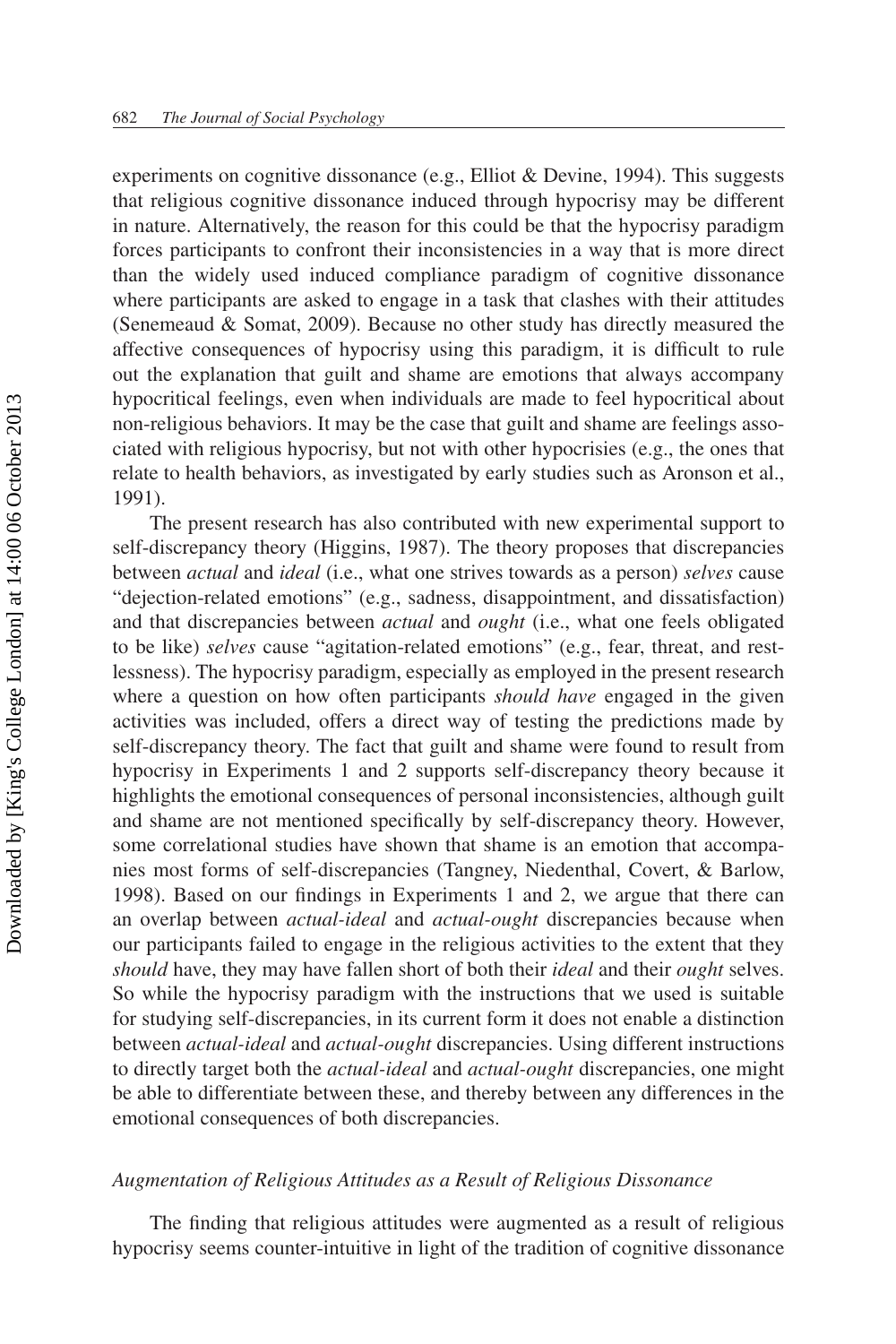research that has used the induced compliance paradigm (e.g., Croyle & Cooper, 1983; Leippe & Eisenstadt, 1994; Martinie & Fointiat, 2006; Rhodewalt & Comer, 1979; Senemeaud & Somat, 2009). Such previous research has consistently found that individuals reconcile their attitudes with their behavior, rather than increasing the gap between attitudes and behavior further by boosting their attitudes, which was the outcome of Experiment 3. However, this effect of attitude bolstering is compatible with a previous quasi-experimental study (Batson, 1975), which found that when Christians' religious beliefs were challenged by external material, their religious attitudes were strengthened. Batson's (1975) study, which used the belief-disconfirmation paradigm (where cognitive dissonance is induced by presenting belief-conflicting information to participants), also found this attitude effect as a result of cognitive dissonance. The reason for this effect in the present work might be that religious individuals felt that their religious attitudes were too important to be reduced in strength simply because of a performance-related inadequacy. Alternatively, it may be the case that the hypocrisy manipulation functions as a reminder of the need to improve one's behaviour—a sign of which can be the attitude strengthening effect. Hence, the fact that individuals strengthened their religious attitudes after feeling hypocritical could indicate their motivation to improve their behavior.

In their article, McConnell and Brown (2010) showed that the direction of the attitude change caused by hypocrisy was moderated by participants' selfcomplexity, which is the number of differentiated self-aspects that individuals have. Individuals who had high self-complexity bolstered their attitudes regarding the topic (i.e., good study habits) that they were made to feel hypocritical about, whereas individuals low on self-complexity reduced the strength of their attitudes as an attempt to reconcile these with their behavior. In contrast, Experiment 3 of the present work showed that there was an overall effect of religious attitude bolstering. It may be the case that self-complexity moderates attitude change when a single behavior is targeted in the hypocrisy paradigm, whereas targeting multiple behaviors simply augments attitudes. A potential mechanism for this could be that inducing hypocrisy regarding several behaviors activates more aspects of the selfconcept, which in turn creates a similar effect to that seen in high self-complexity individuals in the other study. Alternatively, the bolstering of religious attitudes as a consequence of hypocrisy might be a phenomenon specific to religious attitudes. Examining religious hypocrisy using a single behavior, and measuring religious individuals' self-complexity would progress our understanding of whether the current findings are unique to religious attitudes or whether they are the result of the multiple behaviors used in these experiments.

### *Effectiveness of Both Domain-Specific and Domain-Nonspecific Self-Affirmations*

Our work has also indicated that when it comes to religious dissonance, the domain of the self-affirmation may not make a difference to the resolution of the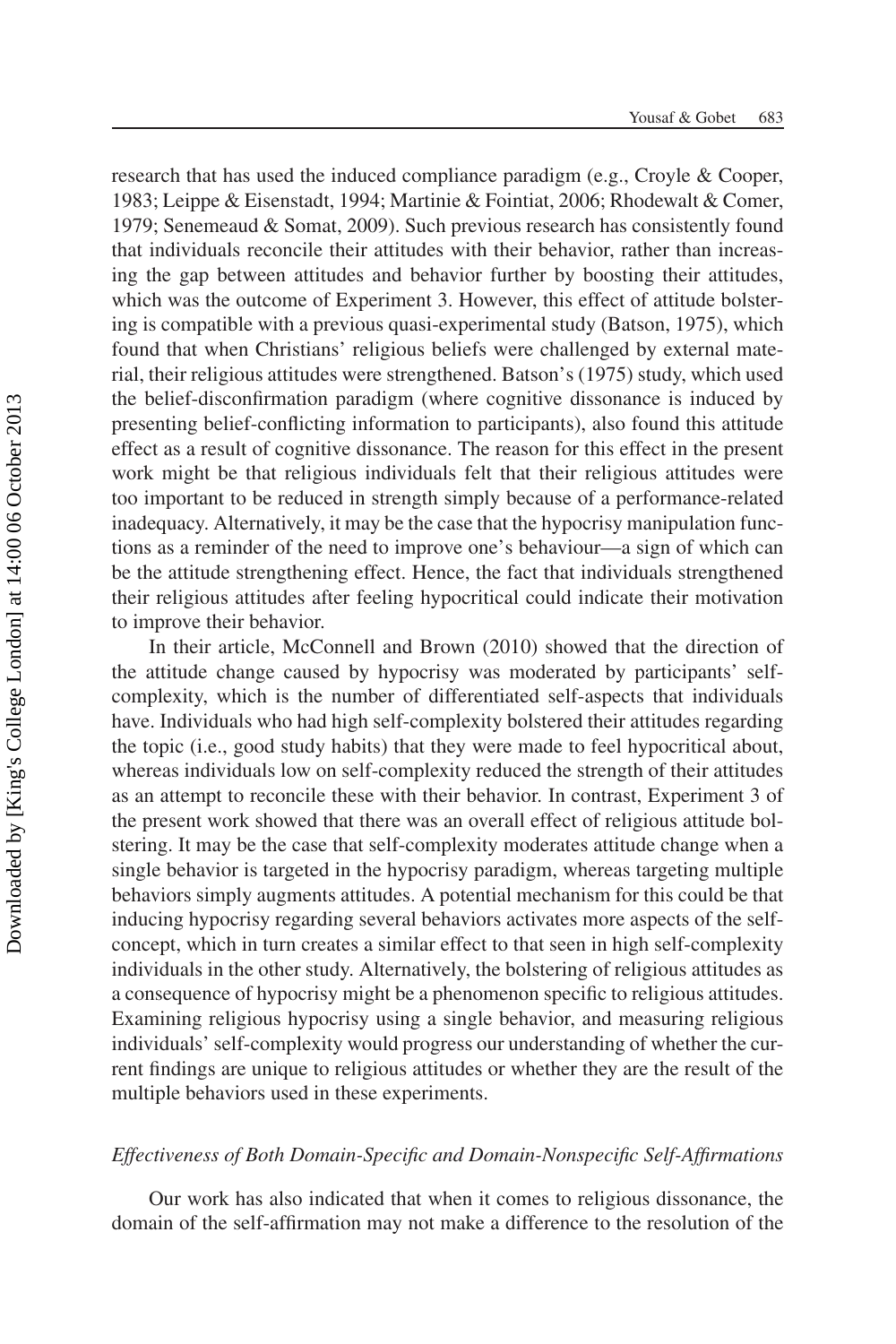dissonance, as shown in Experiment 3. This is in contrast to previous work on dissonance induced through the induced compliance paradigm, where participants preferred self-affirmation in a different domain to the one in which the dissonance was induced (i.e., they wrote an essay against funding increases for facilities and services for disabled people; Aronson, Blanton, & Cooper, 1995). The reason for this discrepancy between the previous study and ours may be related to the nature of the domains (religious versus non-religious) or to the nature of the dissonance paradigms (the induced compliance versus the hypocrisy). One way in which the religious domain differs from other domains is that religious individuals are able to rely on God for mercy and forgiveness, and thereby ridding themselves of their flaws. The religious self-affirmation that we used in Experiment 3 was related to God's attributes, some of which were related to God's love and power, so it may be the case that a reminder of these attributes reduces dissonance despite being in the religious domain. It may also be the case that the hypocrisy paradigm does not require a domain-neutral self-affirmation because the dissonance is induced blatantly, whereas it is relatively more indirect in the induced compliance paradigm (i.e., the participants are not confronted with their discrepancies). Hence, the hypocrisy-related dissonance may be reduced within the same domain because it directly resolves the obvious hypocrisy. However, in order to clarify whether the present findings of self-affirmation are the result of the domain or the paradigm, further research that isolates these two variables is required.

# *Conclusions and Limitations*

Our work has furthered research on cognitive dissonance in four ways. First, we have shown that the emotions of guilt and shame can result from hypocrisyinduced cognitive dissonance. Second, we have demonstrated that the hypocrisy paradigm can be used to test self-discrepancy theory (Higgins, 1987) by including a question on the behavioral gap, which is the gap between one's actual and one's ideal behavior. Third, we have shown that an attitude change in the opposite direction of an attitude-behavior reconciliation can result from religious cognitive dissonance. Fourth, we have provided evidence that, at least in the religious domain, even a self-affirmation opportunity from the same domain as the dissonance-induction can relieve dissonance and its emotional and attitudinal consequences.

One limitation of the present work is that it does not determine whether the findings of the three experiments are unique to religious cognitive dissonance, or whether they are the consequences of the hypocrisy-induced dissonance. In future research, it would be particularly interesting to investigate whether guilt and shame result from hypocrisies other than the religious. Another limitation of the present investigation is that we were unable to differentiate between the two main types of self-discrepancies (i.e., *actual-ideal* and *actual-ought*) proposed by Higgins (1987). Future research should use the hypocrisy paradigm to target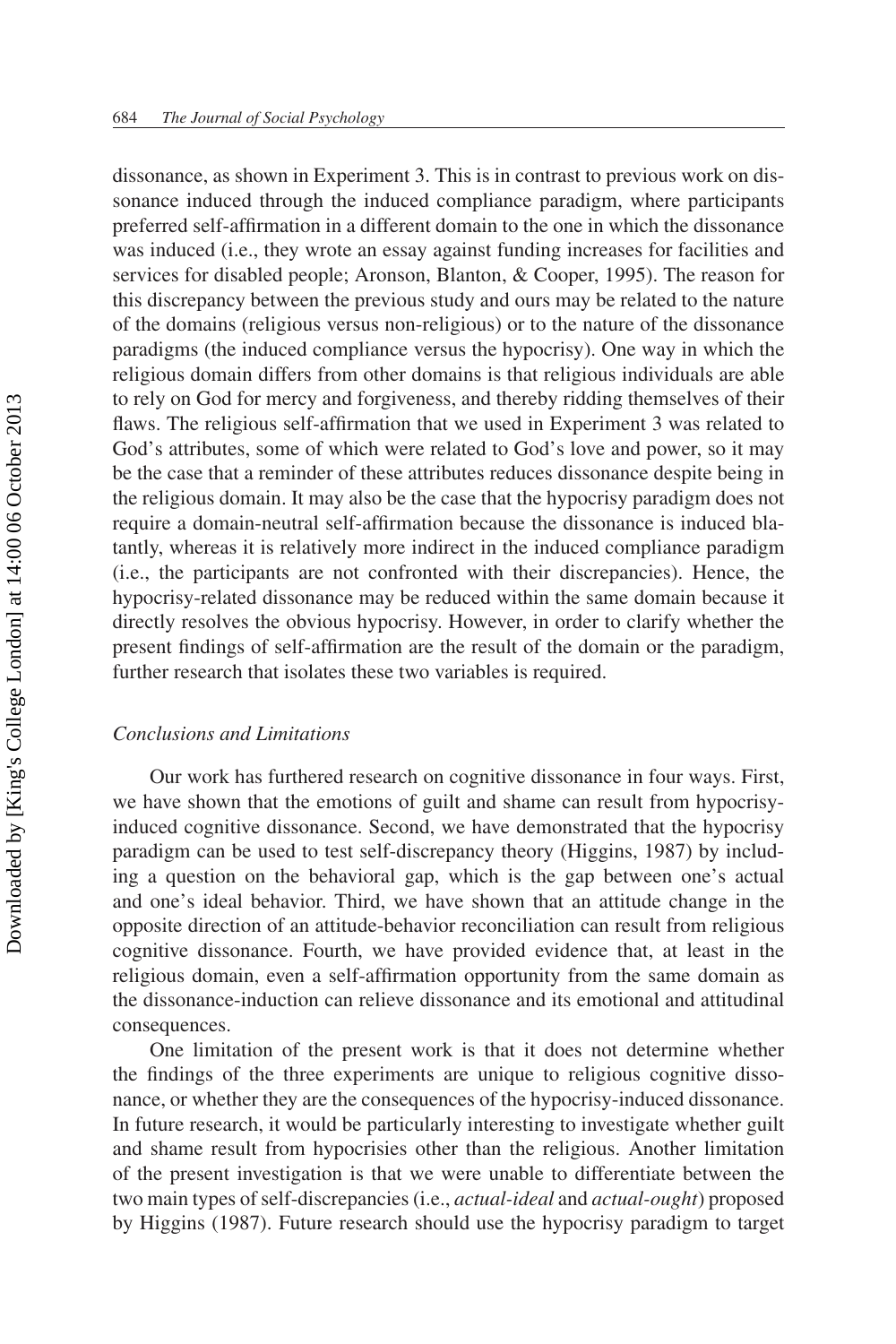these using more specific instructions during the dissonance-induction in order to shed more light on both self-discrepancy theory (Higgins, 1987) and cognitive dissonance theory (Festinger, 1957).

# **AUTHOR NOTES**

**Omar Yousaf** is a Research Fellow in the Department of Psychology, King's College London, where he researches in and teaches applied psychology and experimental social psychology. **Fernand Gobet** is a Professor of cognitive psychology at the University of Liverpool where he specializes in learning, language acquisition, and expertise.

## **REFERENCES**

- Aronson, E., Fried, C. B., & Stone, J. (1991). Overcoming denial and increasing the intention to use condoms through the induction of hypocrisy. *American Journal of Public Health*, *81*, 1636–1638.
- Aronson, J., Blanton, H., & Cooper, J. (1995). From dissonance to disidentification: Selectivity in the self-affirmation process. *Journal of Personality and Social Psychology*, *68*, 986–996.
- Barrett, J. L. (2000). Exploring the natural foundations of religion. *Trends in Cognitive Sciences*, *4*, 29–34.
- Batson, C. D. (1975). Rational processing or rationalization? The effect of disconfirming information on a stated religious belief. *Journal of Personality and Social Psychology*, *32*, 176–184.
- Burris, C. T., Harmon-Jones, E., & Tarpley, W. R. (1997). "By faith alone": Religious agitation and cognitive dissonance. *Basic and Applied Social Psychology*, *19*, 17–31.
- Cohen, A. B., Hall, D. E., Koenig, H. G., & Meador, K. G. (2005). Social versus individual motivation: Implications for normative definitions of religious orientation. *Personality and Social Psychology Review*, *9*, 48–61.
- Cooper, J. (2007). *Cognitive dissonance: Fifty years of a classic theory*. London, England: Sage.
- Croyle, R. T., & Cooper, J. (1983). Dissonance arousal: Physiological evidence. *Journal of Personality and Social Psychology*, *45*, 782–791.
- Dunford, F. W., & Kunz, P. R. (1973). The neutralization of religious dissonance. *Review of Religious Research*, *15*, 2–9.
- Elkin, R. A., & Leippe, M. R. (1986). Physiological arousal, dissonance, and attitude change: Evidence for a dissonance-arousal link and a "Don't remind me" effect. *Journal of Personality and Social Psychology*, *51*, 55–65.
- Elliot, A. J., & Devine, P. G. (1994). On the motivational nature of cognitive dissonance: Dissonance as a psychological discomfort. *Journal of Personality and Social Psychology*, *67*, 382–394.
- Exline, J. J. (2002). Stumbling blocks on the religious road: Fractured relationships, nagging vices, and the Inner struggle to believe. *Psychological Inquiry*, *13*, 182–189.
- Festinger, L. (1957). *A theory of cognitive dissonance*. Stanford, CA: Stanford University Press.
- Festinger, L., Riecken, H., & Schachter, S. (1956). *When prophecy fails*. New York, NY: University of Minnesota Press.